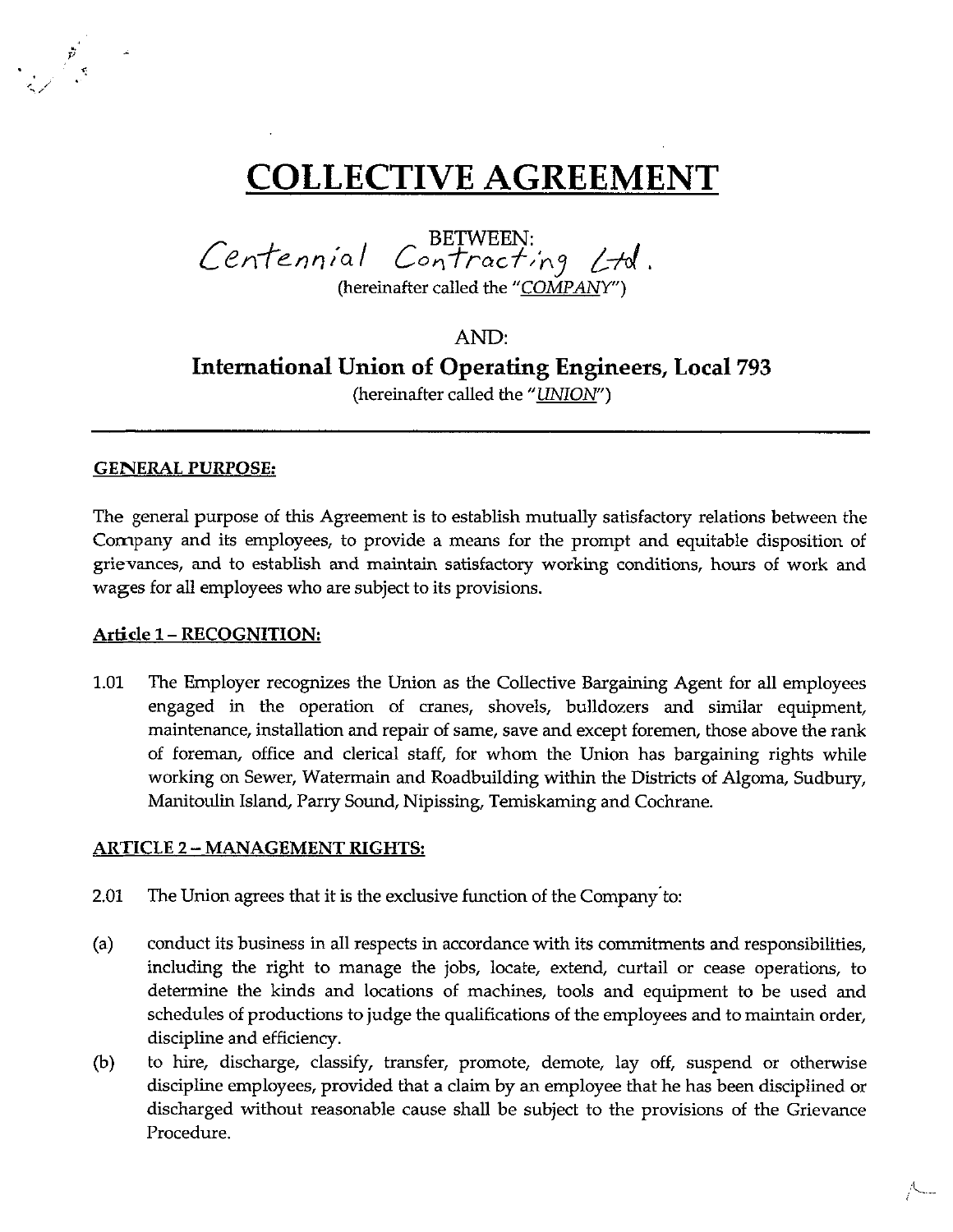#### **ARTICLE 3- UNION SECURITY:**

!

- 3.01 Each employee shall when working in a position within the bargaining unit described in Article 1 above, be required as a condition of employment to be a member of or apply for membership in the Union within Thirty (30) days of hiring or be replaced upon written request by the Union. At the discretion of the Employer along with Union approval the Employer has the ability to promote a worker from within the company without the immediate rate increase of that piece of equipment. Example promoting a Rock Truck operator to and Excavator operator, while learning the new skills required, the operator would be paid the Rock Truck rate.
- 3.02 Each employee shall, when working in a position within the bargaining unit described in Article 1 hereof, be required as a condition of employment to have working dues checked off on the basis of two percent (2%) of the total monetary package, which includes the hourly rate, vacation pay, health plan and pension plan contributions for each hour earned, plus \$23.75 monthly dues increasing July 1, 2015 as per Union Executive Board, plus five cents (5¢) advancement dues per hour earned or amounts as directed by the Union executive.
- 3.03 Where an employee authorizes the Company in writing, to deduct Union initiation fees from his pay, the Company will honour such authorization.
- 3.04 a) The Employer may recall former regular employees through the union office who have been absent from the Employer up to twelve (12) months.

b) Regular employees shall be defined as employees who have been on the Employer's payroll for six (6) consecutive months or more.

# **ARTICLE 4- HIRING HALL:**

4.01 The Employer shall first call the Union office whenever additional personnel are required. The Company agrees to employ only members of the Union on projects within the scope of this Agreement providing the Union can supply the skilled personnel required to perform the work satisfactorily. The Union shall endeavour to supply employees from the area of work. Should the Union not be able to supply the required men, then the Company may hire such employees as are available and such employees shall, as a condition of employment, apply for membership in the Union within Thirty (30) days from commencement of hiring.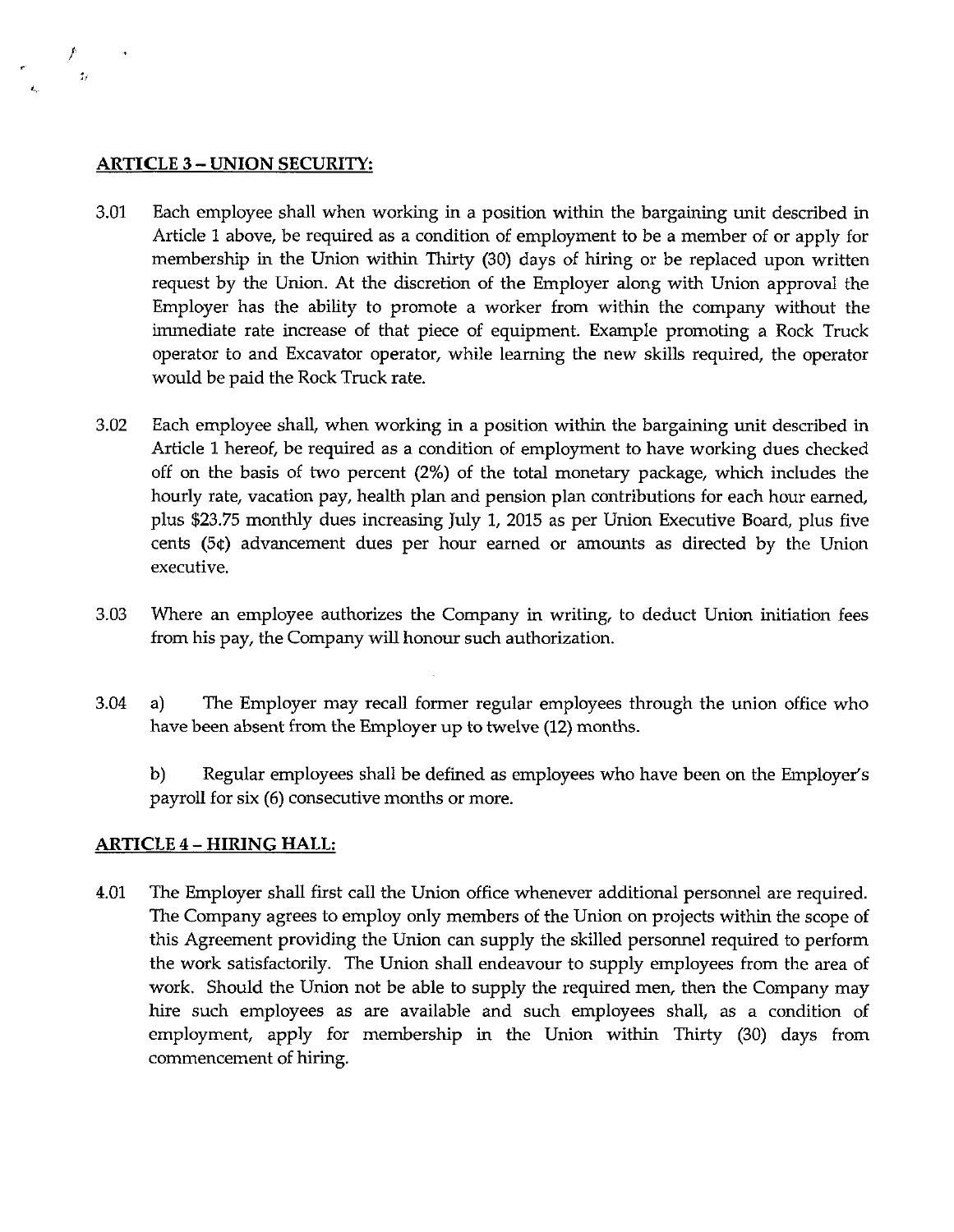#### **ARTICLE** 5 - **NO STRIKES I LOCKOUTS:**

 $\sim 10^{10}$ 

- 5.01 During the lifetime of this Agreement, the Union agrees that there will be no strikes, slowdown or picketing, and the Company agrees that there will be no lockout.
- 5.02 The Union shall not involve the Company in any dispute which may arise between the Union and any other Company and the employees of such other Company.

# **ARTICLE 6- UNION REPRESENTATION:**

6.01 The Union may appoint and the Company will recognize a Shop Steward or Shop Stewards (not more than one per shift).

The Steward shall be one of the last two employees covered under the terms of this agreement to remain working providing he/she is competent and capable of performing the remaining work. The Steward will also be one of the first two to be recalled after layoffs or work stoppages.

It is recognized that a steward is an employee of the Company and has regular duties to perform. A steward may not leave his or her duties without permission from his or her immediate supervisor. Such permission will not be unreasonably withheld.

- 6.02 The Union shall notify the Company in writing from time to time of the name of the Steward, and date of his appointment and the name of the former Steward whom he may be replacing.
- 6.03 If representatives of the Union wish to meet a Steward or other employees at their work site, they shall first make arrangements with the job Supervisor and such arrangement will be made if it does not interfere with the work.

#### **ARTICLE** 7 - **GRIEVANCE PROCEDURE:**

- 7.01 There shall be an earnest effort on the part of both parties to this Agreement, to settle promptly through the procedure set out herein, any complaints, grievances, or disputes arising from the interpretations, application or administration of this Agreement.
- 7.02 All grievances to be dealt with under Step Two below shall be in writing, on forms supplied by the Union and signed by the employees having such grievances.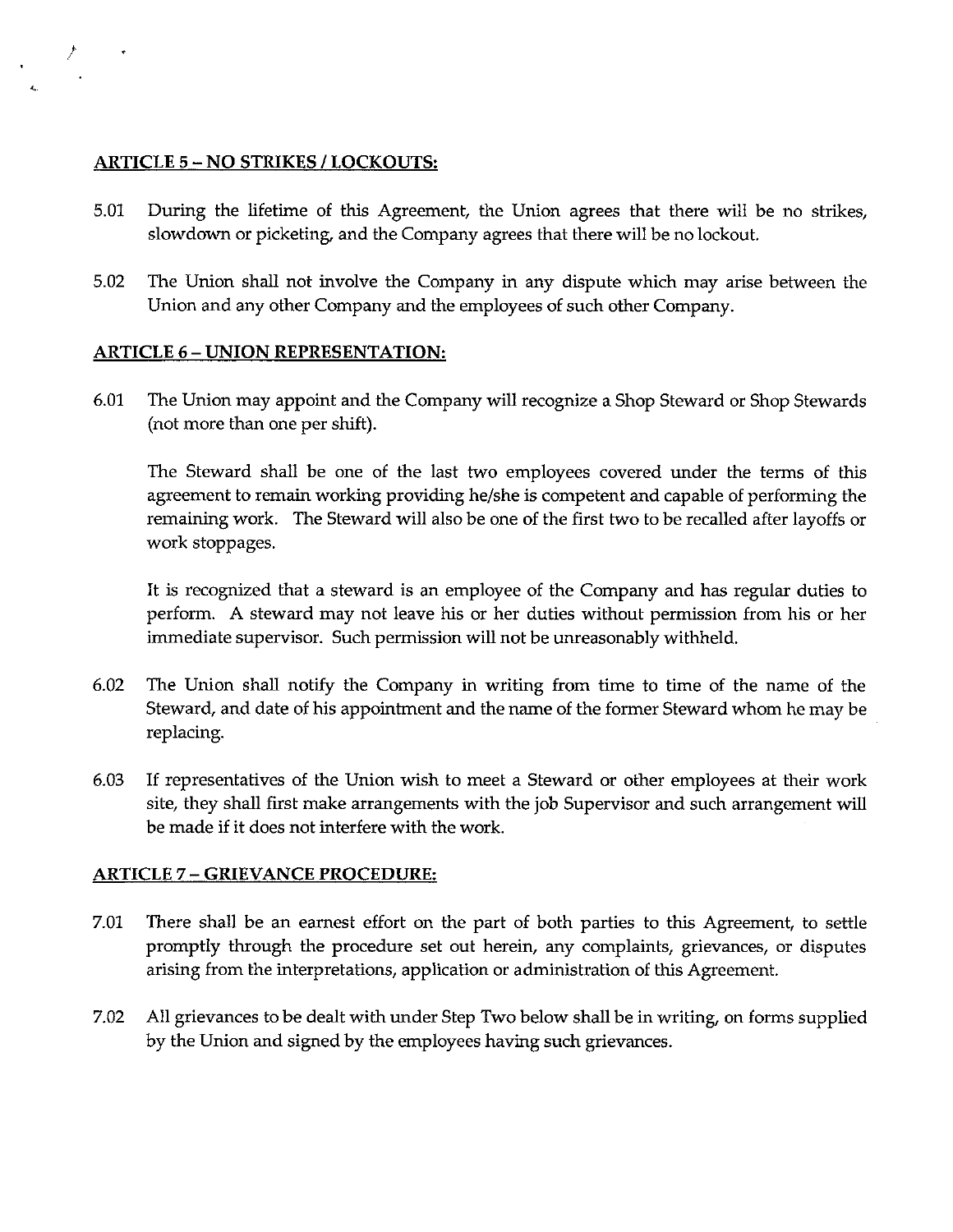- 7.03 Written grievances, to be valid, shall set out the nature of the grievance, the Article or Articles of the Agreement alleged to have been violated and the nature of the remedy sought and shall not be subject to change at later steps except by mutual agreement in writing with the Employer, or in the case of remedy, an Arbitration Board.
- 7.04 In determining the time which is allowed in the various steps of Articles 6 and 7, Saturday, Sunday and Statutory Holidays shall be excluded and any time limits may be extended by mutual agreement in writing.
- 7.05 If advantage of the provisions of Article 6 and 7 hereof is not taken within the time limits specified therein or as extended in writing as set out above, the grievance shall be deemed to have been abandoned and may not be re-opened.
- 7.06 The Employer shall designate and name the official to whom a written grievance is submitted at Step No 2.
- 7.07(a)It is understood and agreed that an employee does not have a grievance until he has discussed the matter with his foreman or other supervisory personnel acting in this capacity and given him an opportunity to deal with the complaint. His decision shall be made known to said employee within forty-eight (48) hours. Grievances properly arising under this Agreement shall be adjusted and settled as follows:

# **STEPl**

Within ten (10) full working days after the circumstances giving rise to the grievance occurred or originated, the aggrieved employee and/or a Union Representative shall present the grievance in writing to the official of the Employer named by the Employer to handle grievances at this step. If a settlement satisfactory to the Union and the employee concerned is not reached within two (2} full working days, the grievance may be presented as indicated in Step Two at anytime within five (5) full working days thereafter or if the grievance involves monetary, discipline or discharge matters, not involving the interpretation of the Agreement to final and binding determination.

#### **STEP2**

At this Step the grievance may be submitted to a local area Joint Committee consisting of Representatives of the Union and Representatives of the area Employer Association. Should no satisfactory settlement be reached within five (5) working days of the grievance being submitted to the local area Joint Committee, the grievance may be presented as indicated in Step 3.

 $\sim 10^{-10}$ f J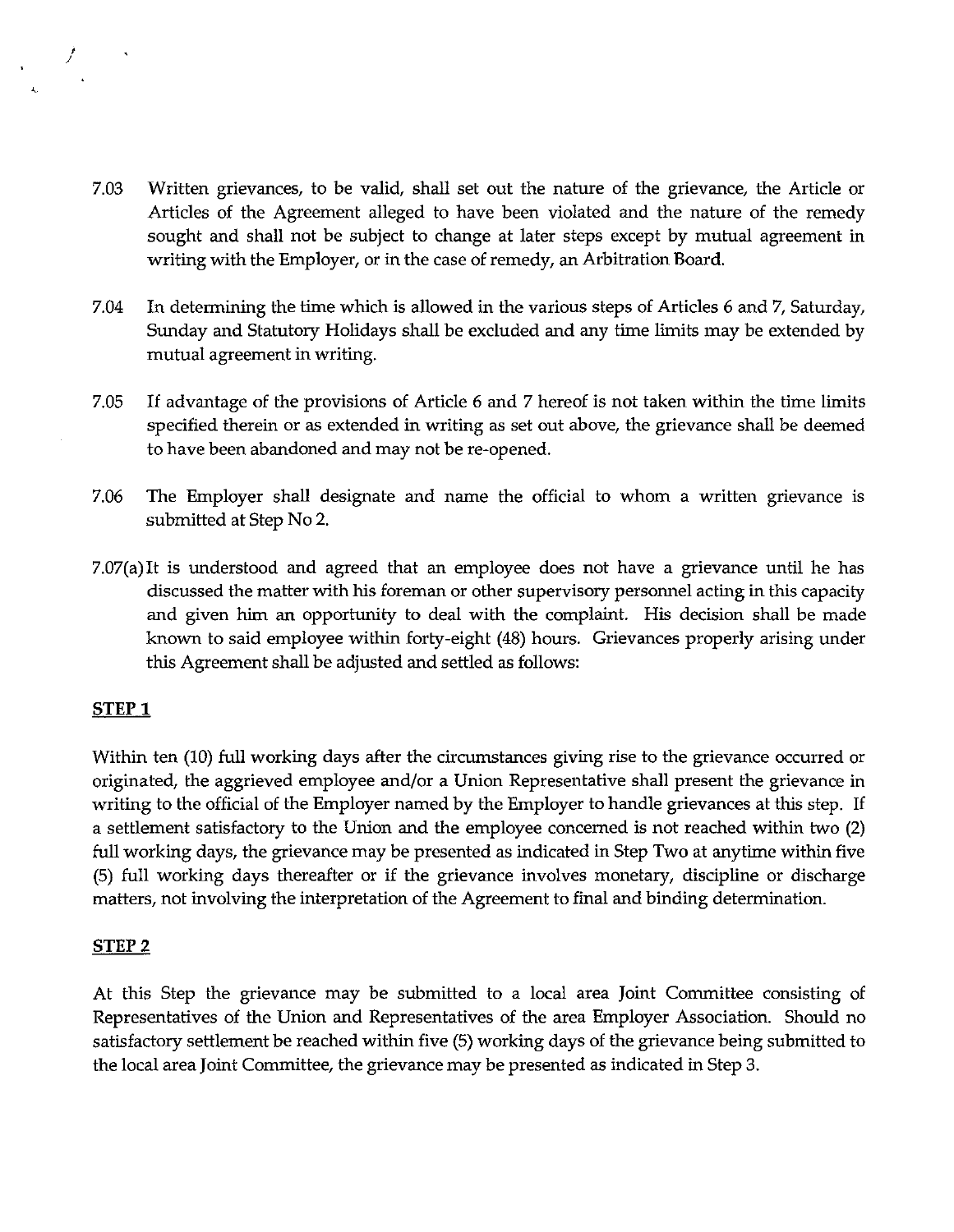#### **STEP3**

 $\sim 10$ 

At this Step the grievance shall be referred to the Joint Labour Management Committee which shall convene a meeting within ten (10) full working days to deal with the grievance. Should no satisfactory settlement be reached within five (5) full working days after the meeting, the grievance may be submitted to arbitration.

- (b) The Union may process a written grievance which involves a number of employees of an Employer or the interpretation of the Agreement. Such grievance shall be commenced at Step Three of the above procedure. The Employer Bargaining Agency or an Employer may process a written grievance alleging a violation of, or the interpretation of this Agreement at Step Three of the above procedure. Such grievances shall be commenced at Step Three within ten (10) full working days after the circumstances giving rise to the grievance occurred or originated.
- (c) No decision or settlement involving any grievance which has been dealt with at Step One or Two above, other than grievances which have been properly referred to final and binding determination, shall be used by any party as a precedent in future cases and shall be treated as only applicable to the grievance in question.
- 7.08 Notwithstanding the above, a grievance concerning wages and fringe benefits may be presented within thirty (30) days after the circumstances giving rise to the grievance occurred or originated and further provided that a grievance concerning Welfare or Pension contributions may be presented within thirty (30) days after the particulars of such grievance should have reasonably become first known to a Union Representative.

# **ARTICLE** 8 - **ARBITRATION**

- 8.01 The parties to this Agreement agree that any grievance which has been properly carried through all of the steps of the Grievance Procedure outlined in article 7 may be referred to a Board of Arbitration or other final determination within twenty (20) working days after completion of Step Three of Article 7.07.
- 8.02 The Board of Arbitration will be composed of one (1) person appointed by the Employer, one (1) person appointed by the Union and a third (3'd) person to act as Chairman chosen by the other two members of the Board.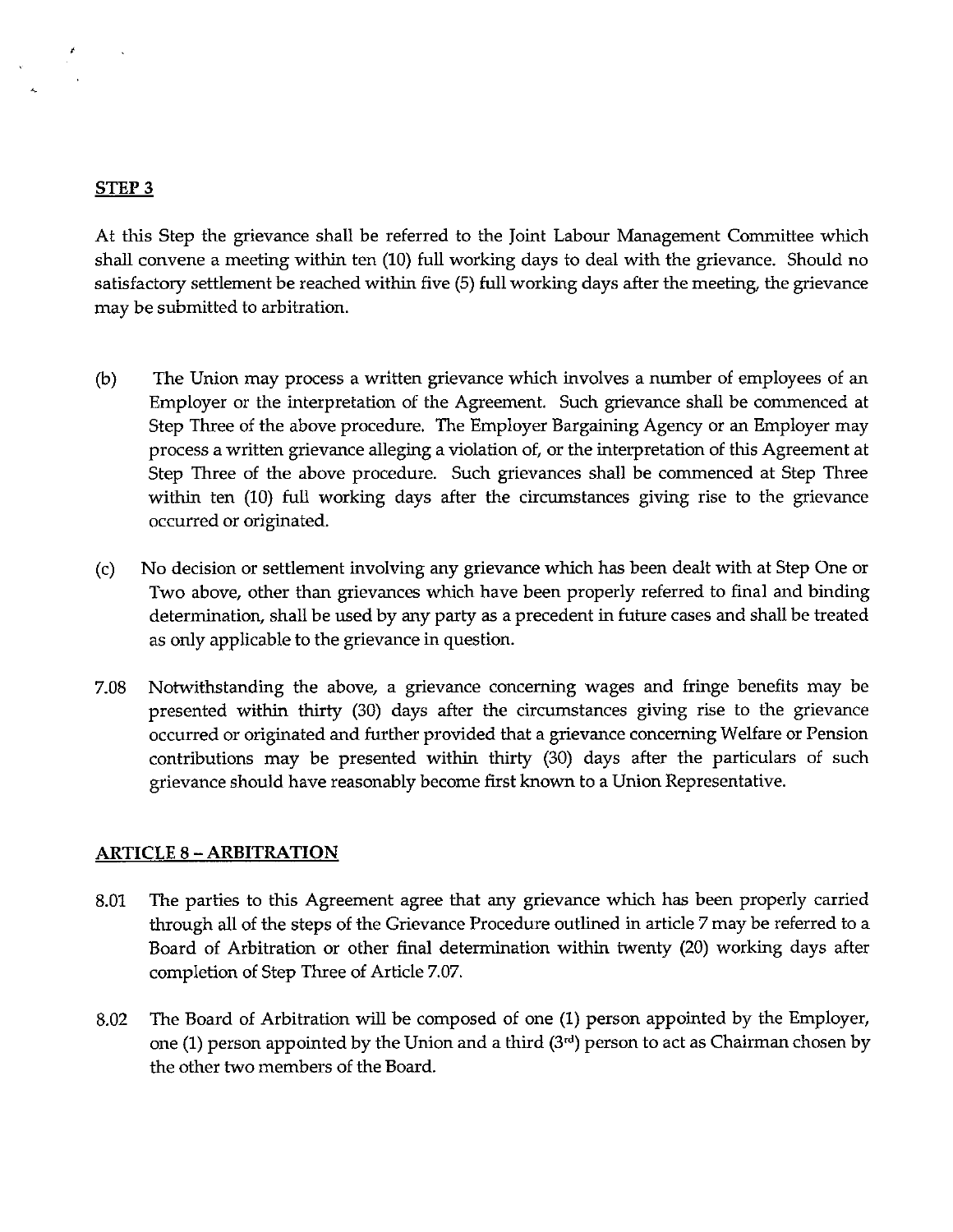- 8.03 Within five (5) working days of the request by either party for a Board each party shall notify the other in writing of the name of it's appointee.
- 8.04 Should the person chosen by the Employer to act on the Board and the person chosen by the Union fail to agree on a third member as Chairman within five (5) days of the notification mentioned above, the Minister of Labour of the Province of Ontario will be asked to appoint a Chairman.
- 8.05 The decisions of the Board of Arbitration or a majority of such Board constituted in the above manner shall be binding on the parties to this Agreement.
- 8.06 The Board of Arbitration shall not have any power to alter or change any of the provisions, for any existing provisions, nor to give any decisions inconsistent with the terms and provisions of this agreement.
- 8.07 Each of the parties to this Agreement will bear the expenses of the Arbitrator appointed by it and the parties will jointly bear the expense of the Chairman.

#### **ARTICLE 9 - TRAVELLING EXPENSES:**

 $\mathbf{A}$ 

 $\sim$ 

9.01 When transportation is provided, employees will be paid their regular hourly rate for time travelled after one half hour of travel time from an assembly point to the job site and return. (Travel time hours will be paid at the employee's regular straight time rate and will not be included in the calculation of over-time). If a member uses his/her personal vehicle to travel from jobsite to jobsite during their shift they will be paid the applicable hourly rate.

In lieu of the above transportation, employees will be paid \$0.52 cents/km for all kms travelled to the free zone from employee's home address or company office (assembly point), whichever is less. The free zone is a 40 km circumference from the job site office.

- 9.02 Where an employee, who is employed by the Company is required to work out of the area and is unable to return home each night, he shall be provided with suitable room by the Company, and he shall be paid Fifty-one (\$51.00) per day for meals for each working day over and above his weekly earnings effective April 1, 2015 for the remainder of the contract. The Company will assist the employee in securing suitable accommodation.
- 9.03 The Company may wish to supply meals on out of town projects. In such circumstances the Company will contact the Union to obtain and the Union will not unreasonably withhold, a letter of Understanding.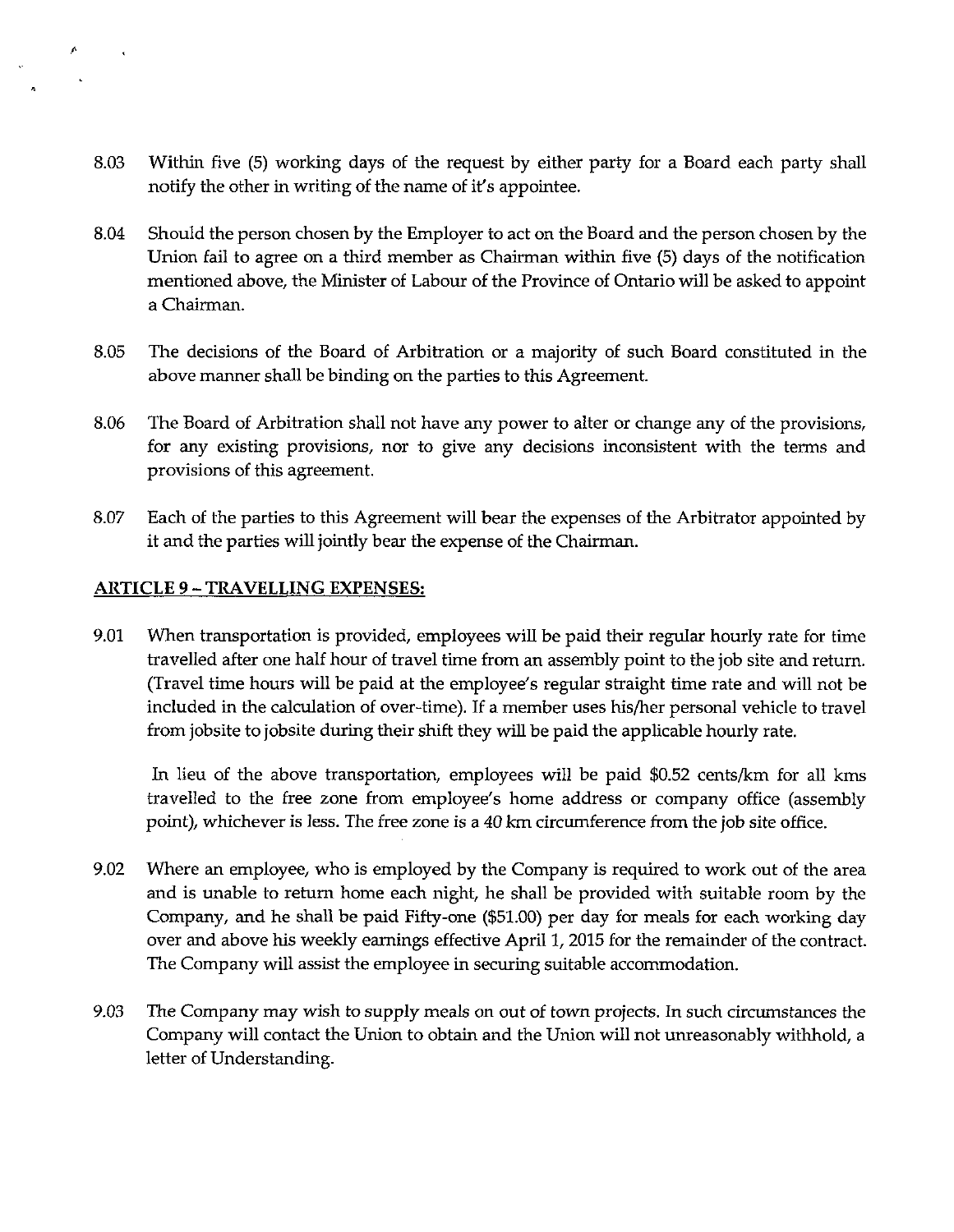### **ARTICLE 10-PAY DAY AND TERMINATION:**

'·

 $\sim 10^{-11}$ 

- 10.01 All wages shall be paid in cash or by cheque during working hours or by direct deposit at the option of the Company. Such wages shall be paid weekly or every two weeks as is the present practice of the Company.
- 10.02 In the case of lay off all employees shall be paid up to date on the job site where practical: otherwise, cheques, E.I. Record of Employment Certificates and Ontario Health Insurance Plan Form 104 shall be forwarded by Registered Mail to his/her last known address within forty-eight (48) hours of the lay off. Notification to, or attempted notification of lay off, to an employee on a Saturday, Sunday or Holiday shall not be considered proper notice unless the employee is working on such days.
- 10.03 In the event of a layoff, the employer shall abide by the following procedure, provided the remaining employees are competent and capable of performing the work:
	- i) First laid off shall be applicants for membership in the union;
	- ii) Second laid off shall be members of the union from out of province working on permits or travel cards;
	- iii) Third laid off shall be members of the union who are in receipt of a retirement pension from the I.U.O.E. Local 793 Pension Plan and such member shall not be recalled without a clearance card from the union;
	- iv) Last laid off shall be all other members of the union.
- 10.04 When laid off, employees shall be allowed sufficient time with pay to clear up their personal and company property on the job site.

# **ARTICLE 11- REPORTING ALLOWANCE:**

11.01 An employee, who reports for work as usual and who, through circumstances beyond his control, cannot complete the day's work, shall be paid for four (4) hours (or as set out in the appropriate Schedule attached hereto). However, he shall remain at work on maintenance of his machine or other equipment coming within his craft, unless released by the foreman.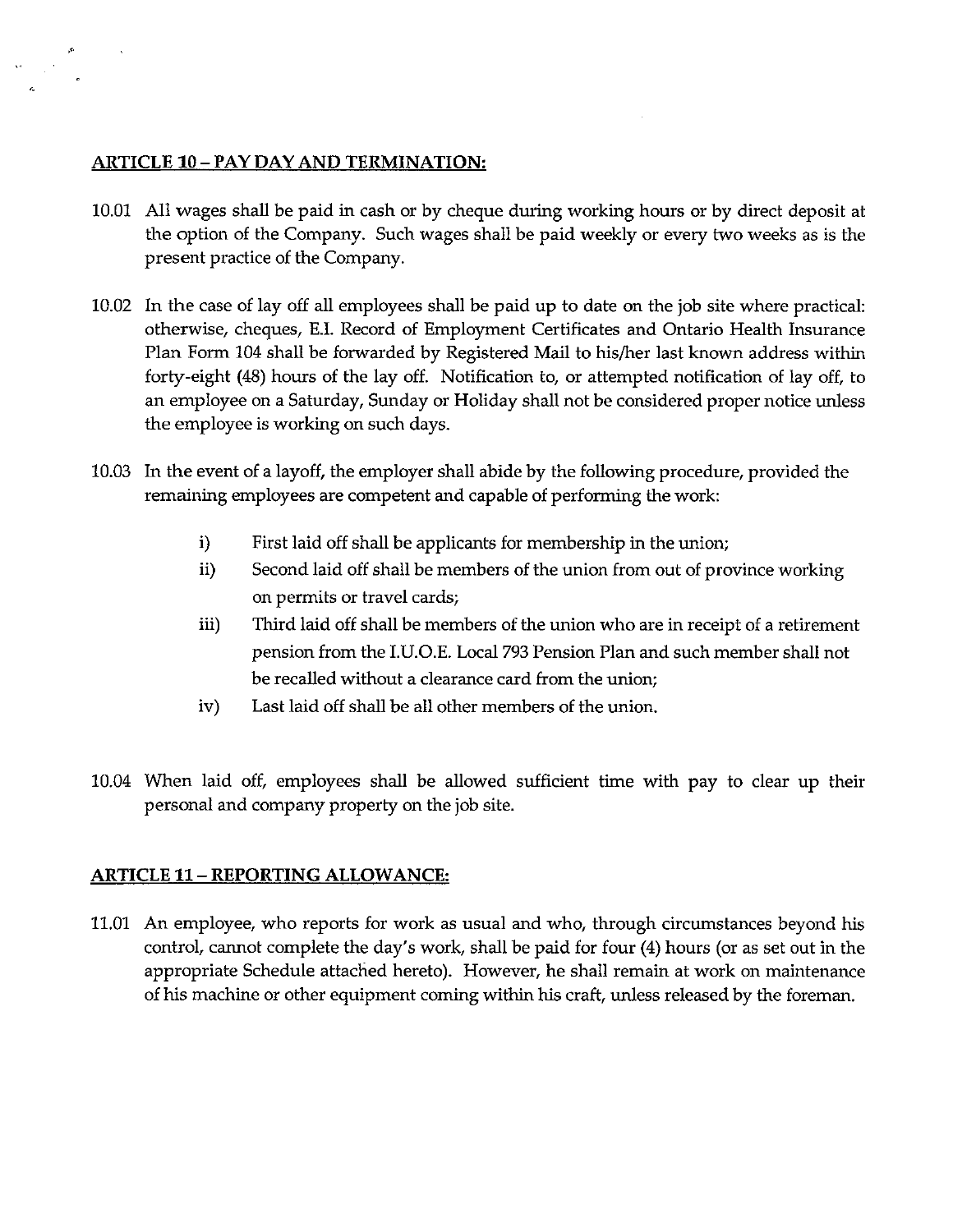#### **ARTICLE 12- INCLEMENT WEATHER:**

 $\sim$   $\sim$ 

12.01 An employee who reports for work at the employer's shop or job site, unless directed not to report, and for whom no work is available, due to inclement weather, shall receive a minimum of two hours (2) reporting time, provided the employee remains on the job for two (2) hours after his designated starting time, if requested to do so by the foreman.

If an employee is directed to work and commences to work, Article 11 applies.

#### **ARTICLE 13 - PROTECTIVE CLOTHING:**

- 13.01 The Company shall provide employees with such protective and wet weather clothing as it deems necessary. The Union recognizes the right of the Company to economically supervise the distribution of the clothing provided.
- 13.02 Every employee shall be required, as a condition of employment, to wear suitable footwear and a safety helmet of the type prescribed by the Occupational Health and Safety Act. The helmet shall be paid for by the employee at the time it is supplied and, on termination of employment, the employee will be credited with the amount paid, provided the helmet is turned in, in reasonable good condition, normal wear accepted.
- 13.03 A bulletin board will be provided by the Company for the use of the Union to post notices, etc., **but** all such notices shall have prior approval of the Company.

# **ARTICLE 14 - WAGE RATES, HOURS OF WORK AND OVERTIME. STATUTORY HOLIDAYS, VACATION PAY AND BENEFITS:**

14.01 Wage rates, hours of work and overtime, statutory holidays, vacation with pay, benefits, shift premium and other conditions of employment shall be in accordance with the Schedule or Schedules attached hereto and which are hereby made a part of this Agreement.

#### **ARTICLE 15 - COFFEE AND LUNCH BREAK:**

15.01 It is agreed that employees covered by this Agreement shall be allowed one (1) coffee break in each half of their working shifts.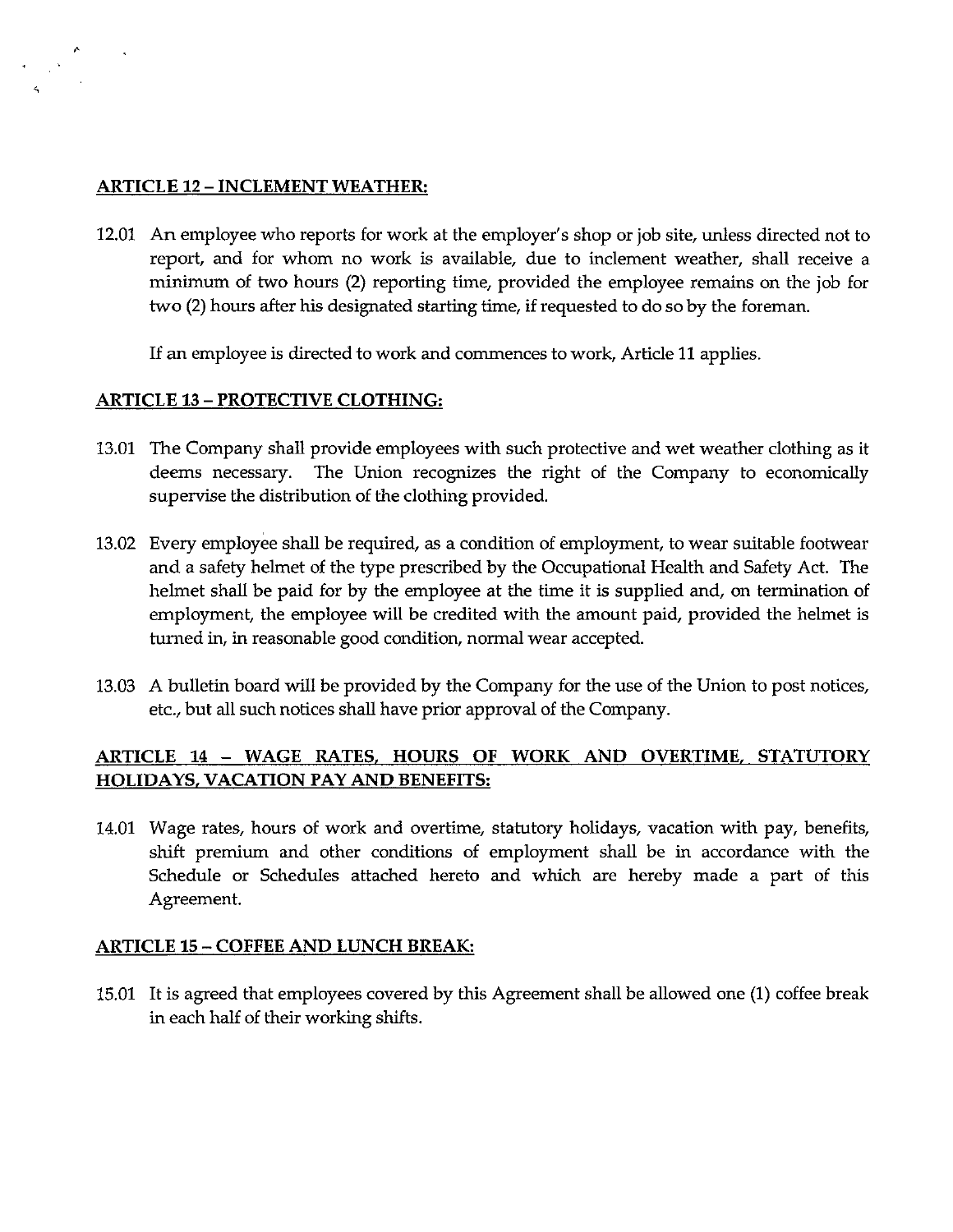15.02 It is further agreed that employees covered by this Agreement will be allowed a half (1/2) hour lunch break. It is also agreed that no employee shall be required to work more than five (5) hours without a lunch break. Such lunch break to be taken on employee time.

#### **ARTICLE** 16- **JURISDICTIONAL DISPUTES:**

 $\theta_{\rm{max}}=0$ 

- 16.01 The Employer and the Union agree that there shall be no work stoppage resulting from jurisdictional disputes. In the case of a jurisdiction dispute, the Employer agrees to assign work in accordance with the Contractor's Responsibility Section of the Procedural Rules and Regulations of the Building and Construction Trades Department AFL-CIO.
- 16.02 All jurisdictional disputes shall be settled and adjusted according to the present plan established by the Building and Construction Trades Department AFL-CIO or any method or procedure which may be adopted in the future by the Building and Construction Trades Department. Decisions rendered shall be final and binding and conclusive on the Employer and the Union.
- 16.03 Where there is any dispute or questions about the operation, by Operating Engineers, of any of the equipment listed in the Schedules attached hereto, the Employer shall continue to assign operation of the equipment to such Operating Engineers.

# **ARTICLE 17 - NOTES TO SCHEDULE 'B':**

17.01 The provisions of the Sewer and Watermain Construction Schedule shall apply only to work performed on Sewer and Watermain Construction which is performed by the Employer as a separate contract and shall not apply to any work performed on Sewer and Watermain Construction which is an integral part of a general contract which includes Road or Parking Lot, Construction Paving, etc.

# **ARTICLE** 18- **PRE-APPRENTICE/APPRENTICE - TRAINING** :

**18.01** The Company will hire (1) one pre-apprentice or equipment apprentice each construction seasons but is not limited to only (1) one pre-apprentice or equipment apprentice. The Employer may hire the pre-apprentice or equipment apprentice. If the Employer does not have a candidate for the pre-apprentice or equipment apprentice position, the Union will dispatch a pre-apprentice or equipment apprentice from the hall.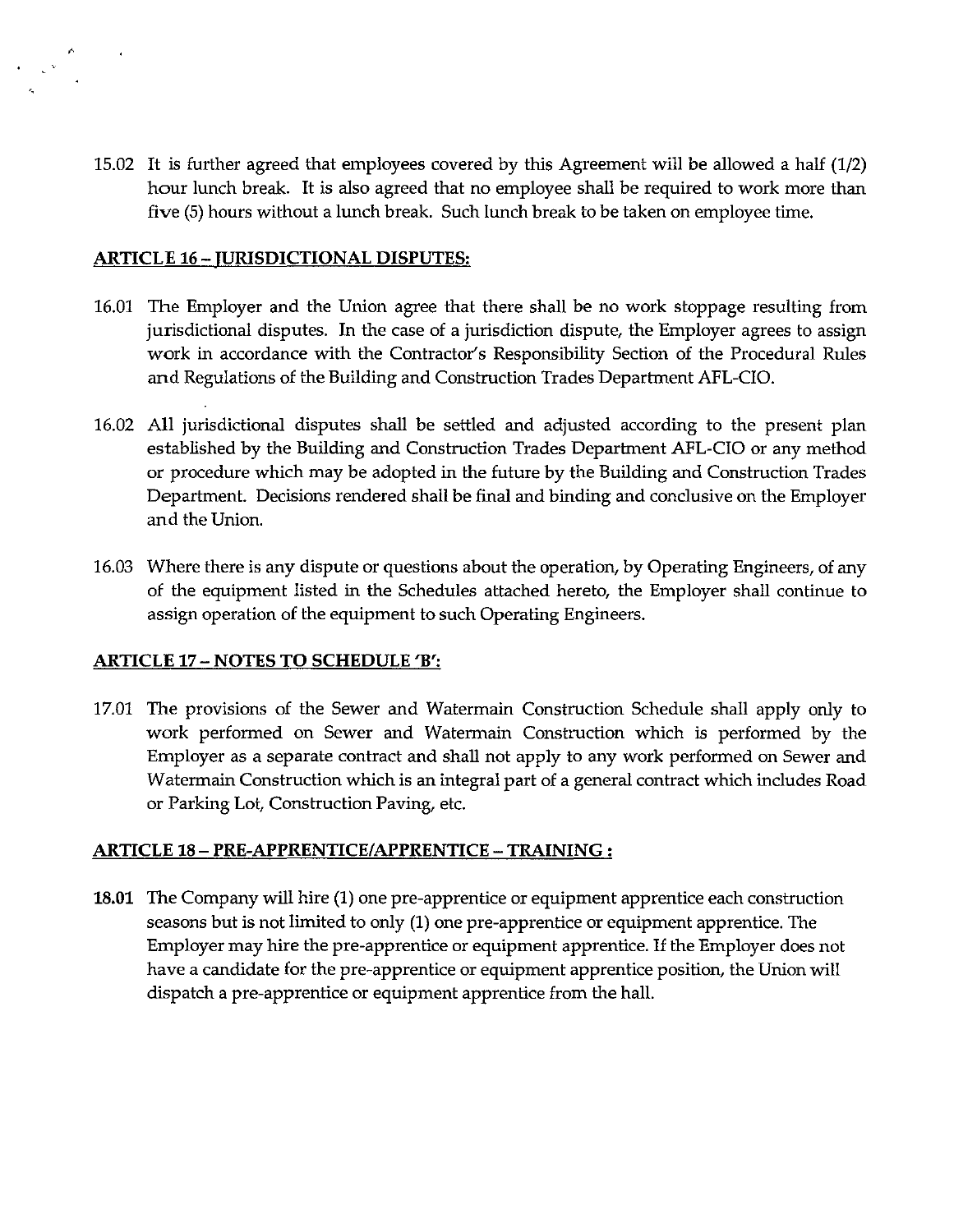#### **APPRENTICE TRAINEES:**

 $\mathbb{R}^2$ 

a) A new Trainee entering the industry who has taken pre-employment training at the Training Institute will work for his first 1,000 hours at \$15.50/hr plus applicable pension and benefits for the machine which he is operating.

**b)** When a Trainee has completed his first 1,000 hours plus all of the related training provided for in the Training Standards of the Training Fund, and after written assessment by the Employer, and the Training Fund, each Trainee will be employed for the next 1,000 hours at \$17.50 /hr plus applicable pension and benefits for his classification.

c) When a Trainee has completed 2,000 hours plus all of the related training provided for in the Training Standards of the Training Fund, and after written assessment by the Employer, and the Training Fund, each Trainee will be employed for the next 1,000 hours at \$19.50/hr plus applicable pension and benefits for his classification.

**d)** After completion of 3,000 hours of on-the-job training and all related training as from time to time specified by the Training Fund the Trainee will then fit into the work force at the rate of pay provided for in the Collective Agreement.

e) Employers shall request Trainees through the Union District Offices who, in turn, will notify the Training Fund at 2245 Speers Road, Oakville. All dispatching of Trainees shall be done from the appropriate Union District Office under the direction of the Training Fund.

**18.02** The Union will provide WHMIS, Ground Disturbance Level II and Pipeline Safety training for dispatched members.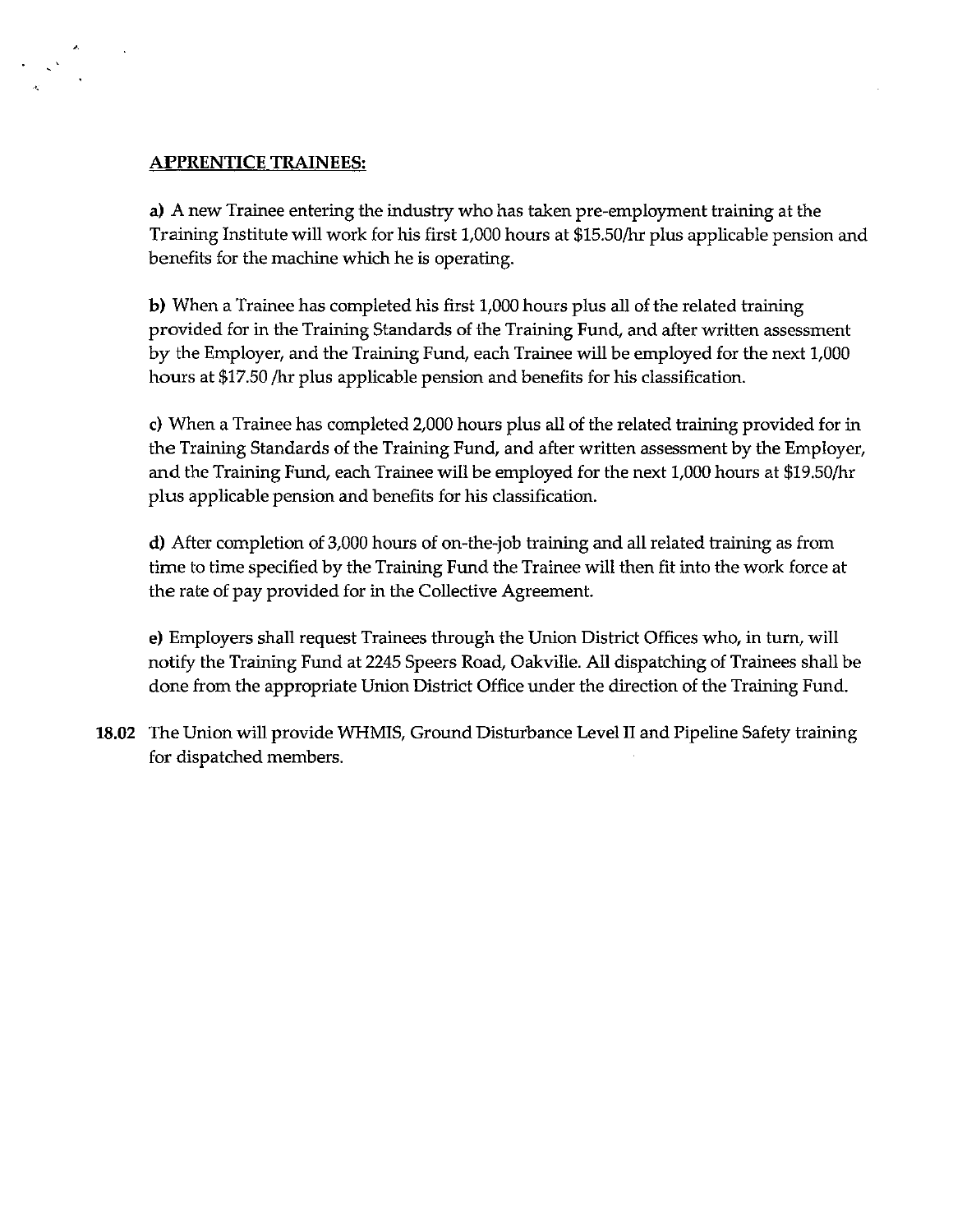#### ARTICLE 19- DURATION:

'·

19.01 This Agreement shall become effective April 1, 2015 and shall continue in force from year to year thereafter, unless either party shall furnish the other with notice of termination or proposed revision of this Agreement within (120) days before the 31<sup>st</sup> day of March, 2020 or in any like period in any year thereafter.

IN WITNESS THEREOF the party of the first part and the party of the second part have caused their proper officers to affix their signatures as of the date and year first above written:

Dated this  $\frac{L}{L}$  day of  $\bigcap_{A}\uparrow$  2015.

SIGNED ON BEHALF OF:

Signature

Jackson, Gewerse, MMACFr

Please Print Name and Title (Note: Please complete date line above)

*Bax. 12..t*  Address

Dosco<del>rester</del> an Noc160

City, Province, Postal Code

<u>\_J65 -358 -9800</u><br>Telephone and Fax Number(s)

DAN@CENTENNIALCONTERETIVECINIED.CA Email Address

SIGNED ON BEHALF OF: International Union of Operating Engineers, Local 793

Mike Gallagher, Business Manager

Joe Redshaw, President

Alex Law, Treasurer

Jae Dowdall

**Jee Dowdall, Vice President** 

*Dunan (J. Allmandi* Superiori)<br>Brian Alexander, Recording-Corresponding Secretary

cii como

Recommended By: Eric Giroux,

Business Representative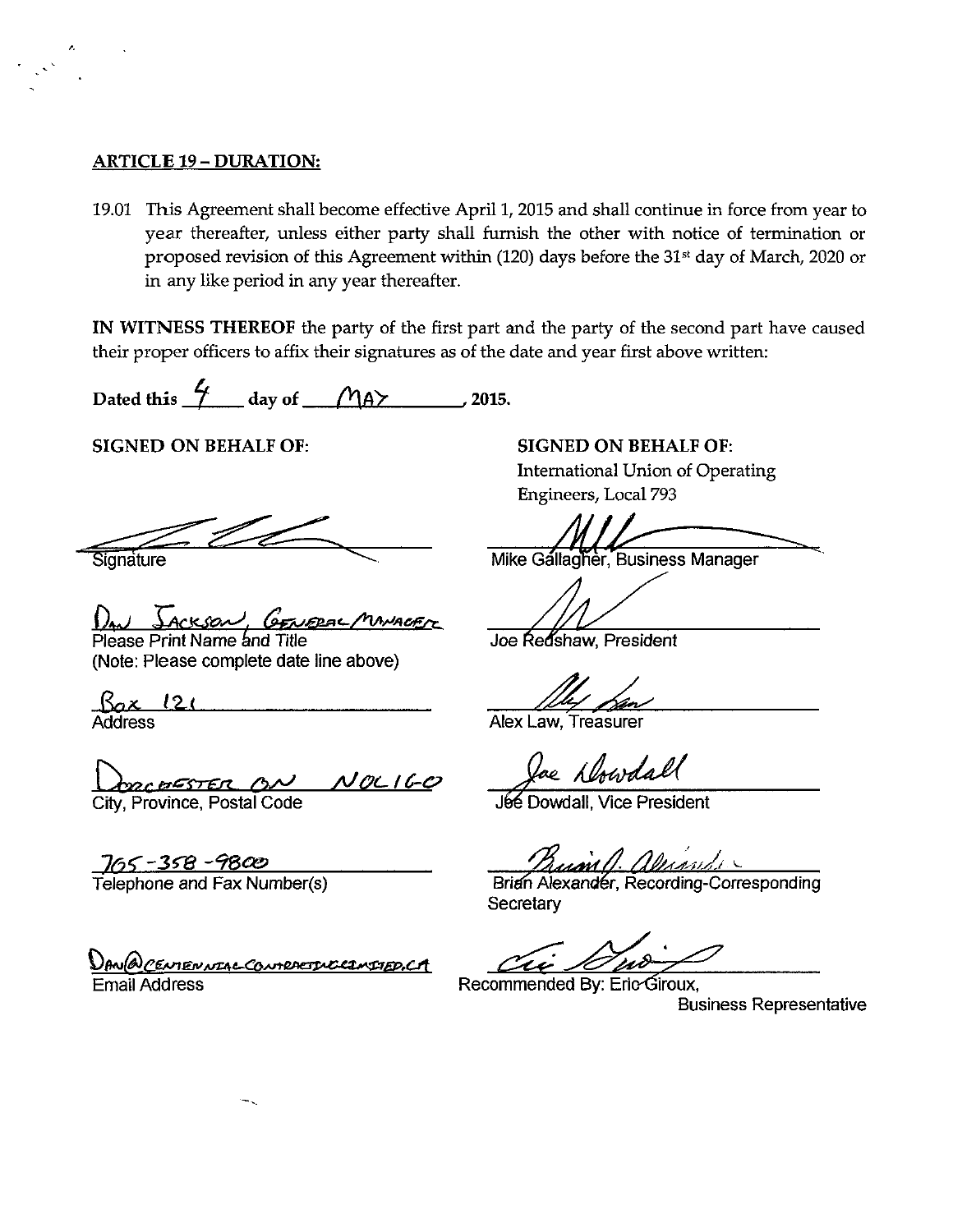# **SCHEDULE** A **MINIMUM WAGE RATES FOR ROADBUILDING**

#### *Classification I:*

Gradall operator, Clam operator, Crane Operator including Pile Driving, Shovel Operator, Dragline Operator, Backhoe Operator, Heavy Duty Mechanic Licensed, Derricks, Caisson Boring Machines over 25 H.P., Surveyor.

|               | <b>WAGE</b> | VAC. PAY | <b>BENEFITS</b> | <b>PENSION</b> | <b>TOTAL</b> |
|---------------|-------------|----------|-----------------|----------------|--------------|
| April 1, 2015 | 25.21       | 2.27     | 3.80            | 4.40           | 35.68        |
| April 1, 2016 | 25.95       | 2.33     | 3.80            | 4.40           | 36.48        |
| April 1, 2017 | 26.68       | 2.40     | 3.80            | 4.40           | 37.28        |
| April 1, 2018 | 27.10       | 2.43     | 4.00            | 4.60           | 38.13        |
| April 1, 2019 | 27.51       | 2.47     | 4.20            | 4.80           | 38.98        |

#### *Classification II:*

Welder Class A licensed, Grader Operator Class A, Fine Grade Dozer

|               | <b>WAGE</b> | VAC. PAY | <b>BENEFITS</b> | <b>PENSION</b> | <b>TOTAL</b> |
|---------------|-------------|----------|-----------------|----------------|--------------|
| April 1, 2015 | 23.99       | 2.15     | 3.80            | 4.40           | 34.34        |
| April 1, 2016 | 24.72       | 2.22     | 3.80            | 4.40           | 35.14        |
| April 1, 2017 | 25.45       | 2.29     | 3.80            | 4.40           | 35.94        |
| April 1, 2018 | 25.87       | 2.32     | 4.00            | 4.60           | 36.79        |
| April 1, 2019 | 26,28       | 2.36     | 4.20            | 4.80           | 37.64        |

# *Classification III(A):*

Roller Operator on Asphalt, Washing Plant Operator, Crusher, Asphalt Plant Operator, Asphalt Spreader, Concrete Spreader, Scraper, General Dozer Operator including Sideboom Operator, Crawler, or Rubber Tired Industrial Tractor with attachments, Oil Distributor Operator, Pitman Type Truck over 6 Ton, Trenching Machines, Caisson Boring Machines under 25 H.P., Front End Loader 1 ½ cu. Yd. and over

|               | <b>WAGE</b> | VAC. PAY | <b>BENEFITS</b> | <b>PENSION</b> | <b>TOTAL</b> |
|---------------|-------------|----------|-----------------|----------------|--------------|
| April 1, 2015 | 23.88       | 2.15     | 3.80            | 4.40           | 34.23        |
| April 1, 2016 | 24.62       | 2.21     | 3.80            | 4.40           | 35.03        |
| April 1, 2017 | 25.35       | 2.28     | 3.80            | 4.40           | 35.83        |
| April 1, 2018 | 25.77       | 2.31     | 4.00            | 4.60           | 36.68        |
| April 1, 2019 | 26.17       | 2.36     | 4.20            | 4.80           | 37.53        |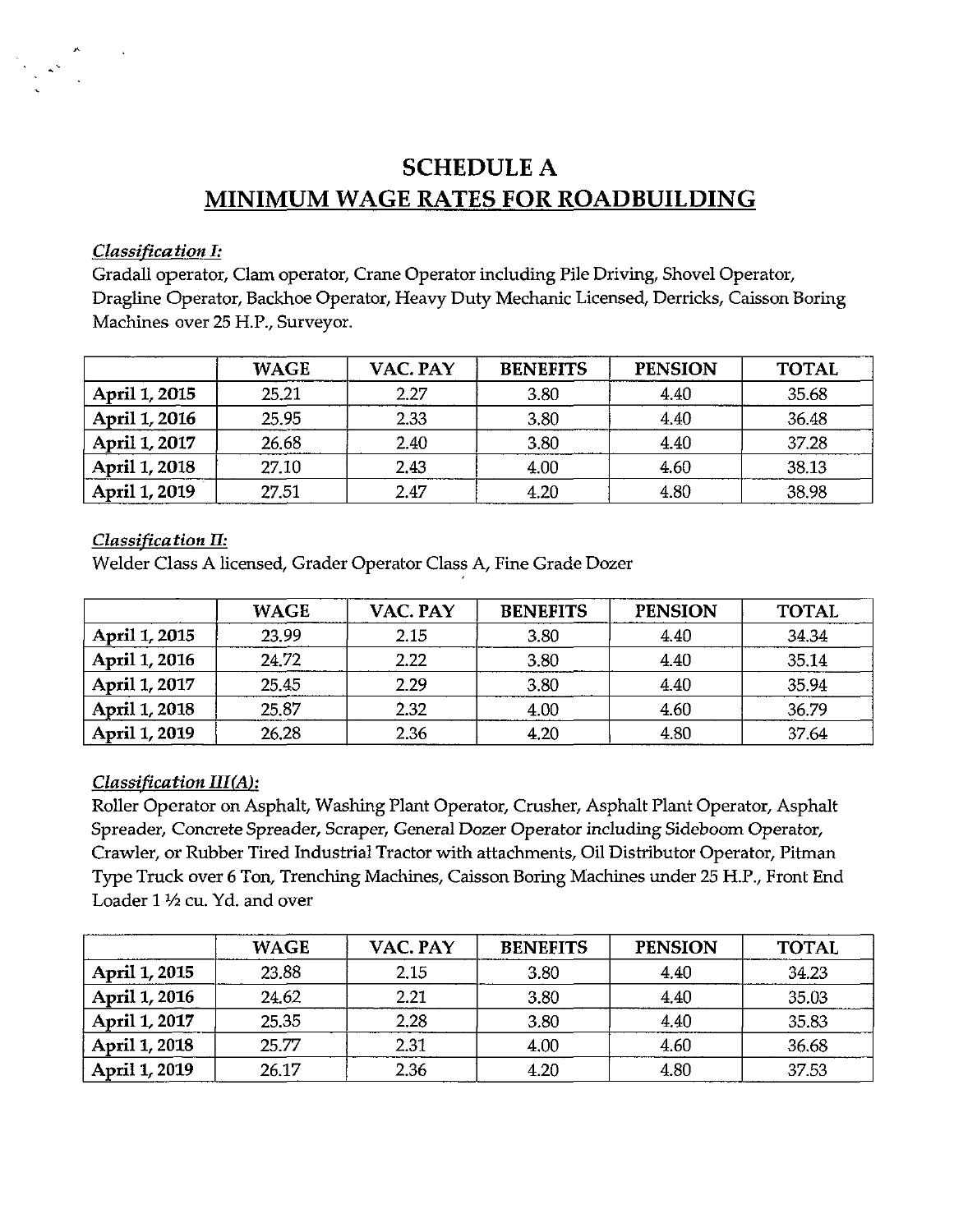# *Classification III(B):*

Float Driver over 25 tons

|               | <b>WAGE</b> | VAC. PAY | <b>BENEFITS</b> | <b>PENSION</b> | <b>TOTAL</b> |
|---------------|-------------|----------|-----------------|----------------|--------------|
| April 1, 2015 | 21.43       | 1.92     | 3.80            | 4.40           | 31.55        |
| April 1, 2016 | 22.16       | 1.99     | 3.80            | 4.40           | 32.35        |
| April 1, 2017 | 22.89       | 2.06     | 3.80            | 4.40           | 33.15        |
| April 1, 2018 | 23.31       | 2.09     | 4.00            | 4.60           | 34.00        |
| April 1, 2019 | 23.72       | 2.13     | 4.20            | 4.80           | 34.85        |

# *Classification IV:*

Improver Mechanic, Curb Machine Operator, Boiler Fireman, Front End Loader under 1 1/2 cu. Yd., Grader Operator Class B, Improver Welder, Chip Spreading Machine Operator, Off Highway Type Earth & Rock Vehicle, Zoom Boom

|               | <b>WAGE</b> | VAC. PAY | <b>BENEFITS</b> | <b>PENSION</b> | <b>TOTAL</b> |
|---------------|-------------|----------|-----------------|----------------|--------------|
| April 1, 2015 | 20.43       | 1.83     | 3.80            | 4.40           | 30.46        |
| April 1, 2016 | 21.16       | 1.90     | 3.80            | 4.40           | 31.26        |
| April 1, 2017 | 21.89       | 1.97     | 3.80            | 4.40           | 32.06        |
| April 1, 2018 | 22.31       | 2.00     | 4.00            | 4.60           | 32.91        |
| April 1, 2019 | 22.72       | 2.04     | 4.20            | 4.80           | 33.76        |

# *Classification V:*

Fuel and Lubricant Vehicle, Water Spreader Operator, Float 25 tons and under, Compactor and Roller Operator (on grade),Boom Truck Operator, Auger 8" and over, Pitman Type truck 6 tons and under, Skid Steer

|               | <b>WAGE</b> | VAC. PAY | <b>BENEFITS</b> | <b>PENSION</b> | <b>TOTAL</b> |
|---------------|-------------|----------|-----------------|----------------|--------------|
| April 1, 2015 | 19.89       | 1.79     | 3.80            | 4.40           | 29.88        |
| April 1, 2016 | 20.63       | 1.85     | 3.80            | 4.40           | 30.68        |
| April 1, 2017 | 21.36       | 1.92     | 3.80            | 4.40           | 31.48        |
| April 1, 2018 | 21.79       | 1.96     | 4.00            | 4.60           | 32.33        |
| April 1, 2019 | 22.19       | 1.99     | 4.20            | 4.80           | 33.18        |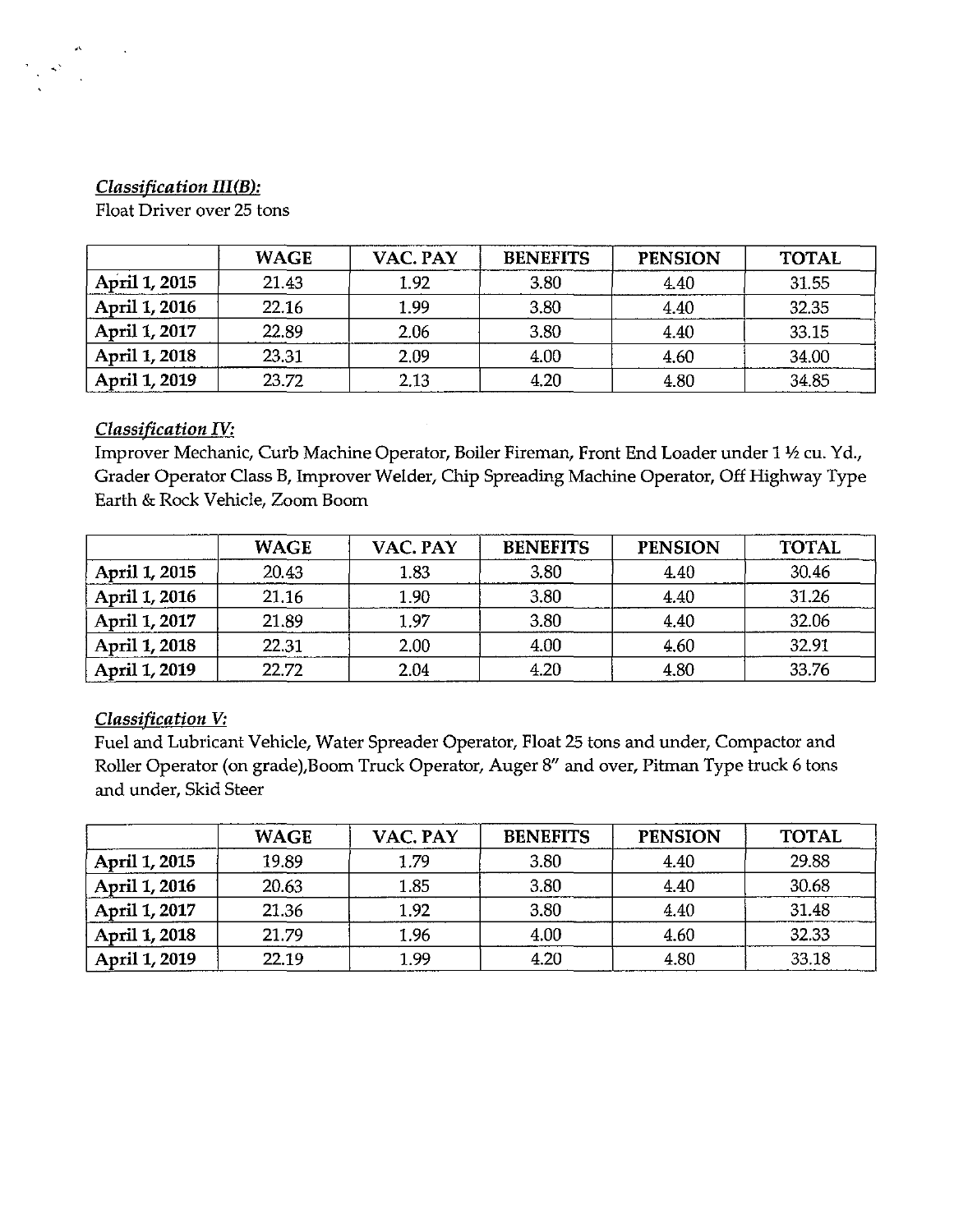# *Classification VI:*

 $\sim$   $\sim$ 

 $\mathbb{R}^3$ 

 $\hat{\mathcal{A}}$ 

Oiler & Greaser, Farm Tractor Operator (When used for excavation or compaction), Mechanic's Helper, Surveyor Helper, Pumpman

|               | <b>WAGE</b> | VAC. PAY | <b>BENEFITS</b> | <b>PENSION</b> | <b>TOTAL</b> |
|---------------|-------------|----------|-----------------|----------------|--------------|
| April 1, 2015 | 19.24       | 1.73     | 3.80            | 4.40           | 29.17        |
| April 1, 2016 | 19.98       | 1.79     | 3.80            | 4.40           | 29.97        |
| April 1, 2017 | 20.71       | 1.86     | 3.80            | 4.40           | 30.77        |
| April 1, 2018 | 21.12       | 1.90     | 4.00            | 4.60           | 31.62        |
| April 1, 2019 | 21.54       | 1.93     | 4.20            | 4.80           | 32.47        |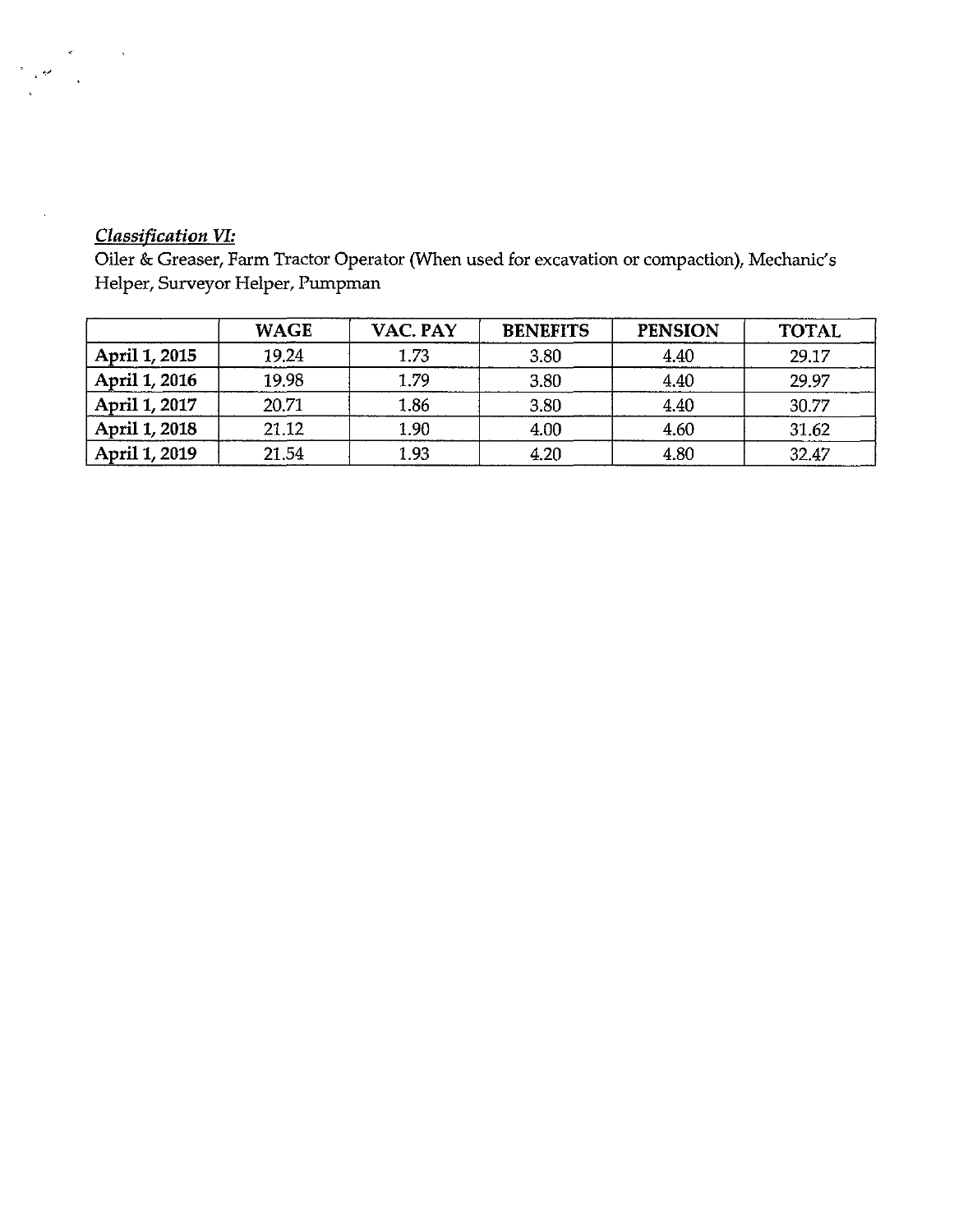# **SCHEDULE** A **ROADBUILDING**

# IT IS HEREBY AGREED TO BY THE PARTIES TO THIS AGREEMENT, THAT THIS SCHEDULE FORMS PART OF THIS AGREEMENT ON ALL ROADBUILDING:

1. The normal work week shall begin on Monday and end of Friday and shall consist of fiftyfive (55) hours. Additional hours will be paid at one and a half  $(1\frac{1}{2})$  times the regular pay.

Overtime at the rate of double the employees currently hourly rate shall be paid to all employees for all work performed on Sundays and on the statutory Holidays listed.

It is agreed to by the parties that on some projects, it may be beneficial to the Employees and the Employer to modify the hours of work. This may be considered and, if mutually agreed to by the parties, instituted on a project by project basis.

- 2. The Company will not discriminate against any employees because of his failure to work on Saturdays.
- 3. It is agreed that where employees are engaged on emergency work, overtime rates shall not apply.
- 4. Shift Premium

For all work on a second and/or third shift, a premium of one dollar (\$1.00) per hour shall be paid, over and above the regular rate of pay.

5. Co-operation

It is agreed that no present employees shall suffer a reduction in his rate of wages, vacation and statutory holiday allowance and Health and Welfare Benefits through the introduction of this Collective Agreement.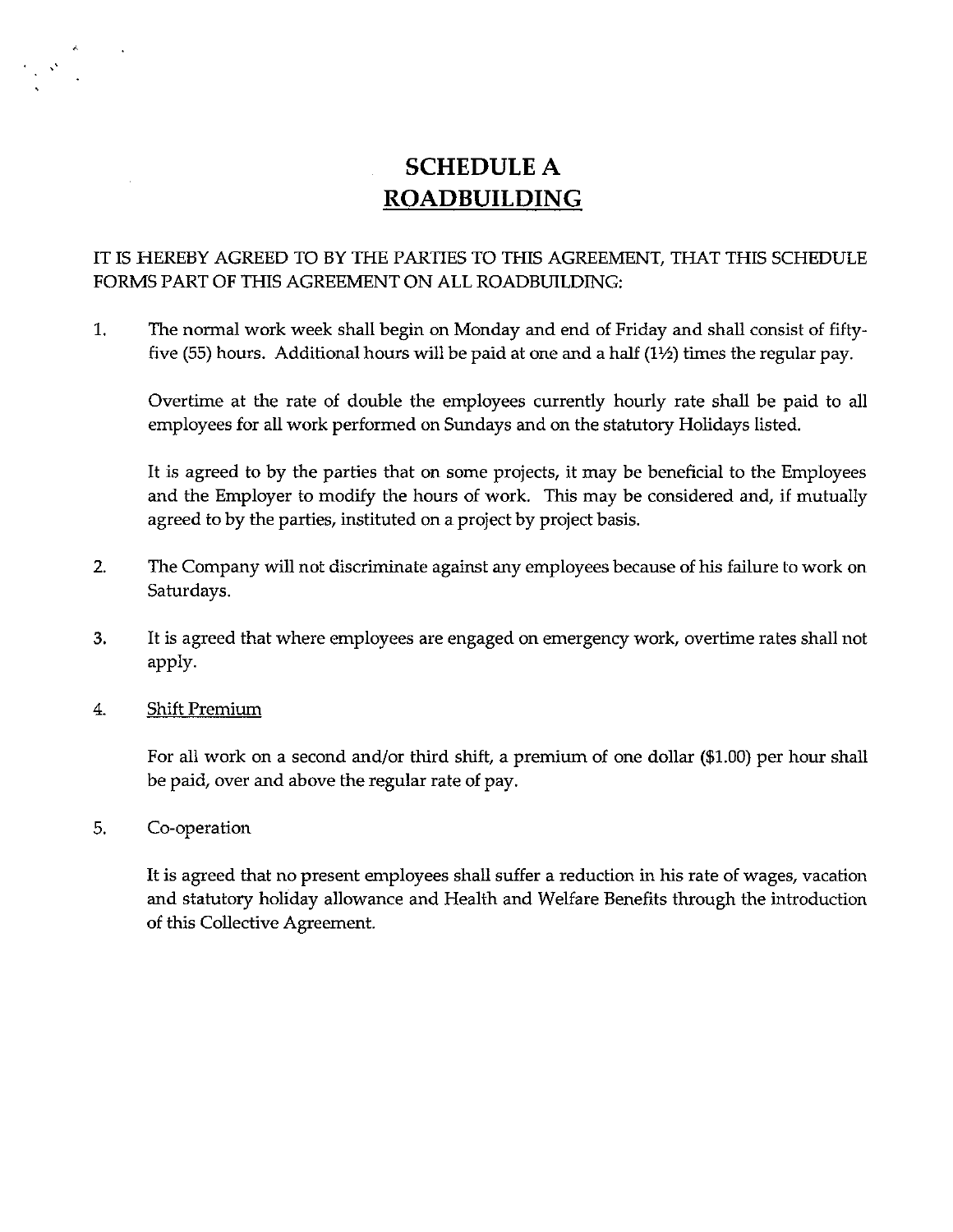# **SCHEDULE B MINIMUM WAGE RATES FOR SEWER AND WATERMAIN WORK**

### *Classification I:*

Gradall Operator, Clam Operator, Crane Operator including Pile Driving, Shovel Operator, Dragline Operator, Backhoe Operator, Heavy Duty Mechanic Licensed, Derricks, Caisson Boring Machines over 25 H.P., Surveyor

|               | <b>WAGE</b> | VAC. PAY | <b>BENEFITS</b> | <b>PENSION</b> | <b>TOTAL</b> |
|---------------|-------------|----------|-----------------|----------------|--------------|
| April 1, 2015 | 25.55       | 2.29     | 3.80            | 4.40           | 36.04        |
| April 1, 2016 | 26.28       | 2.36     | 3.80            | 4.40           | 36.84        |
| April 1, 2017 | 27.01       | 2.43     | 3.80            | 4.40           | 37.64        |
| April 1, 2018 | 27.43       | 2.46     | 4.00            | 4.60           | 38.49        |
| April 1, 2019 | 27.84       | 2.50     | 4.20            | 4.80           | 39.34        |

#### *Classification II:*

Welder Class A licensed, Grader Operator Class A, Fine Grade Dozer

|               | <b>WAGE</b> | VAC. PAY | <b>BENEFITS</b> | <b>PENSION</b> | <b>TOTAL</b> |
|---------------|-------------|----------|-----------------|----------------|--------------|
| April 1, 2015 | 24.41       | 2.19     | 3.80            | 4.40           | 34.80        |
| April 1, 2016 | 25.14       | 2.26     | 3.80            | 4.40           | 35.60        |
| April 1, 2017 | 25.88       | 2.32     | 3.80            | 4.40           | 36.40        |
| April 1, 2018 | 26.29       | 2.36     | 4.00            | 4.60           | 37.25        |
| April 1, 2019 | 26.70       | 2.40     | 4.20            | 4.80           | 38.10        |

# *Classification III(A):*

Roller Operator on Asphalt, Washing Plant Operator, Crusher, Asphalt Plant Operator, Asphalt Spreader, Concrete Spreader, Scraper, General Dozer Operator including Sideboorn Operator, Crawler, or Rubber Tired Industrial Tractor with attachments, Oil Distributor Operator, Pitman Type Truck over 6 ton, Trenching Machines, Caisson Boring Machines under 25 H.P., Front End Loader  $1\frac{1}{2}$  cu. yd. and over

|               | <b>WAGE</b> | VAC. PAY | <b>BENEFITS</b> | <b>PENSION</b> | <b>TOTAL</b> |
|---------------|-------------|----------|-----------------|----------------|--------------|
| April 1, 2015 | 24.08       | 2.16     | 3.80            | 4.40           | 34.44        |
| April 1, 2016 | 24.81       | 2.23     | 3.80            | 4.40           | 35.24        |
| April 1, 2017 | 25.55       | 2.29     | 3.80            | 4.40           | 36.04        |
| April 1, 2018 | 25.96       | 2.33     | 4.00            | 4.60           | 36.89        |
| April 1, 2019 | 26.37       | 2.37     | 4.20            | 4.80           | 37.74        |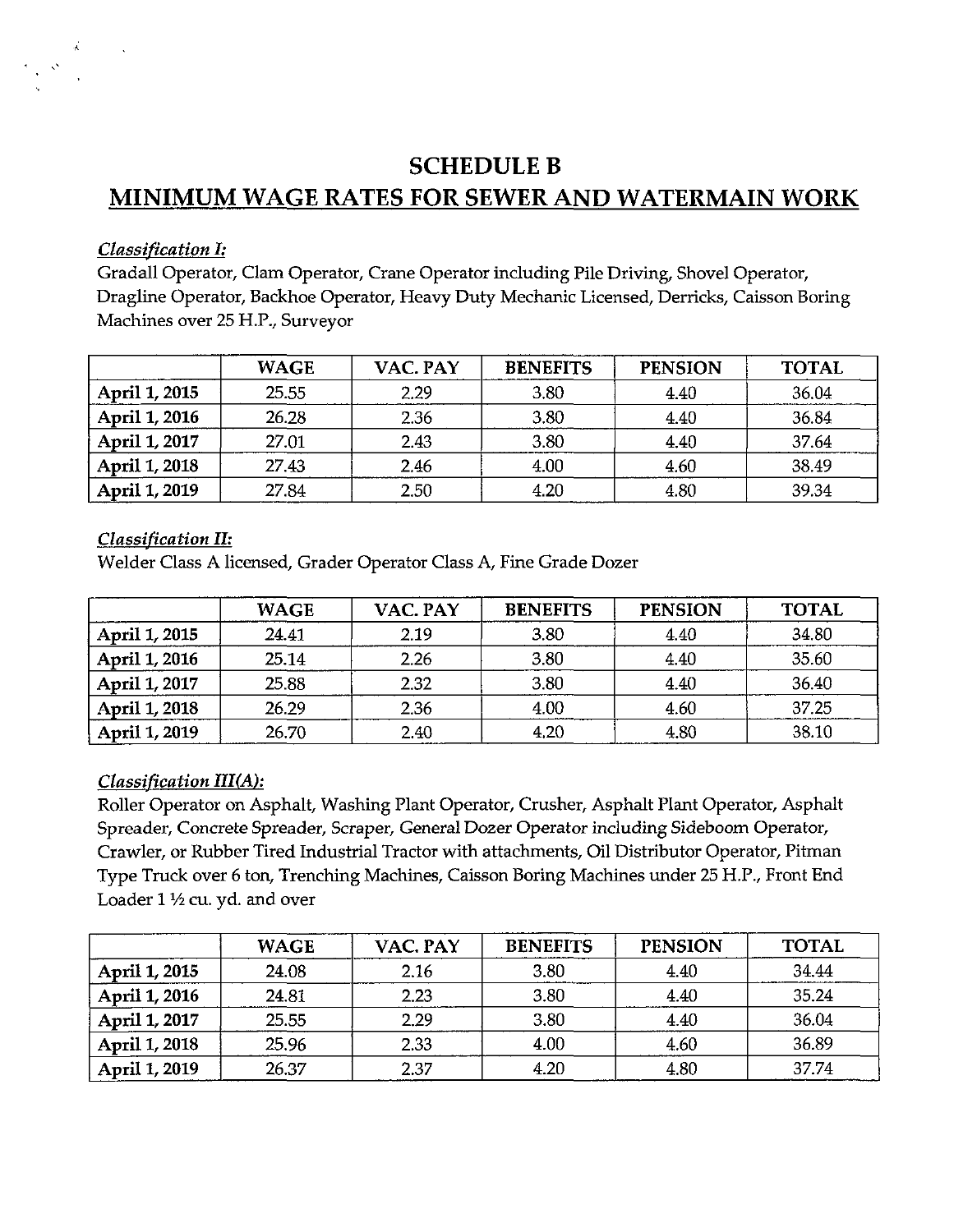### **Classification III(B):**

Float Driver over 25 tons

|               | <b>WAGE</b> | VAC. PAY | <b>BENEFITS</b> | <b>PENSION</b> | <b>TOTAL</b> |
|---------------|-------------|----------|-----------------|----------------|--------------|
| April 1, 2015 | 21.90       | 1.97     | 3.80            | 4.40           | 32.07        |
| April 1, 2016 | 22.64       | 2.03     | 3.80            | 4.40           | 32.87        |
| April 1, 2017 | 23.37       | 2.10     | 3.80            | 4.40           | 33.67        |
| April 1, 2018 | 23.78       | 2.14     | 4.00            | 4.60           | 34.52        |
| April 1, 2019 | 24.20       | 2.17     | 4.20            | 4.80           | 35.37        |

#### *Classification IV:*

Improver Mechanic, Curb Machine Operator, Boiler Fireman, Front End Loader under 1 1/2 cu. yd., Grader Operator Class B., Improver Welder, Chip Spreading Machine Operator, Off Highway Type Earth & Rock Vehicle, Zoom Boom

|               | <b>WAGE</b> | VAC. PAY | <b>BENEFITS</b> | <b>PENSION</b> | <b>TOTAL</b> |
|---------------|-------------|----------|-----------------|----------------|--------------|
| April 1, 2015 | 20.90       | 1.88     | 3.80            | 4.40           | 30.98        |
| April 1, 2016 | 21.64       | 1.94     | 3.80            | 4.40           | 31.78        |
| April 1, 2017 | 22.37       | 2.01     | 3.80            | 4.40           | 32.58        |
| April 1, 2018 | 22.78       | 2.05     | 4.00            | 4.60           | 33.43        |
| April 1, 2019 | 23.20       | 2.08     | 4.20            | 4.80           | 34.28        |

# *Classification V:*

Fuel and Lubricant Vehicle, Water Spreader Operator, Float 25 tons and under, Compactor and Roller Operator (on grade) Boom Truck Operator, Auger 8" and over, Pitman Type Truck 6 tons and Under, Skid Steer

|               | <b>WAGE</b> | VAC. PAY | <b>BENEFITS</b> | <b>PENSION</b> | <b>TOTAL</b> |
|---------------|-------------|----------|-----------------|----------------|--------------|
| April 1, 2015 | 19.89       | 1.79     | 3.80            | 4.40           | 29.88        |
| April 1, 2016 | 20.63       | 1.85     | 3.80            | 4.40           | 30.68        |
| April 1, 2017 | 21.36       | 1.92     | 3.80            | 4.40           | 31.48        |
| April 1, 2018 | 21.77       | 1.96     | 4.00            | 4.60           | 32.33        |
| April 1, 2019 | 22.19       | 1.99     | 4.20            | 4.80           | 33.18        |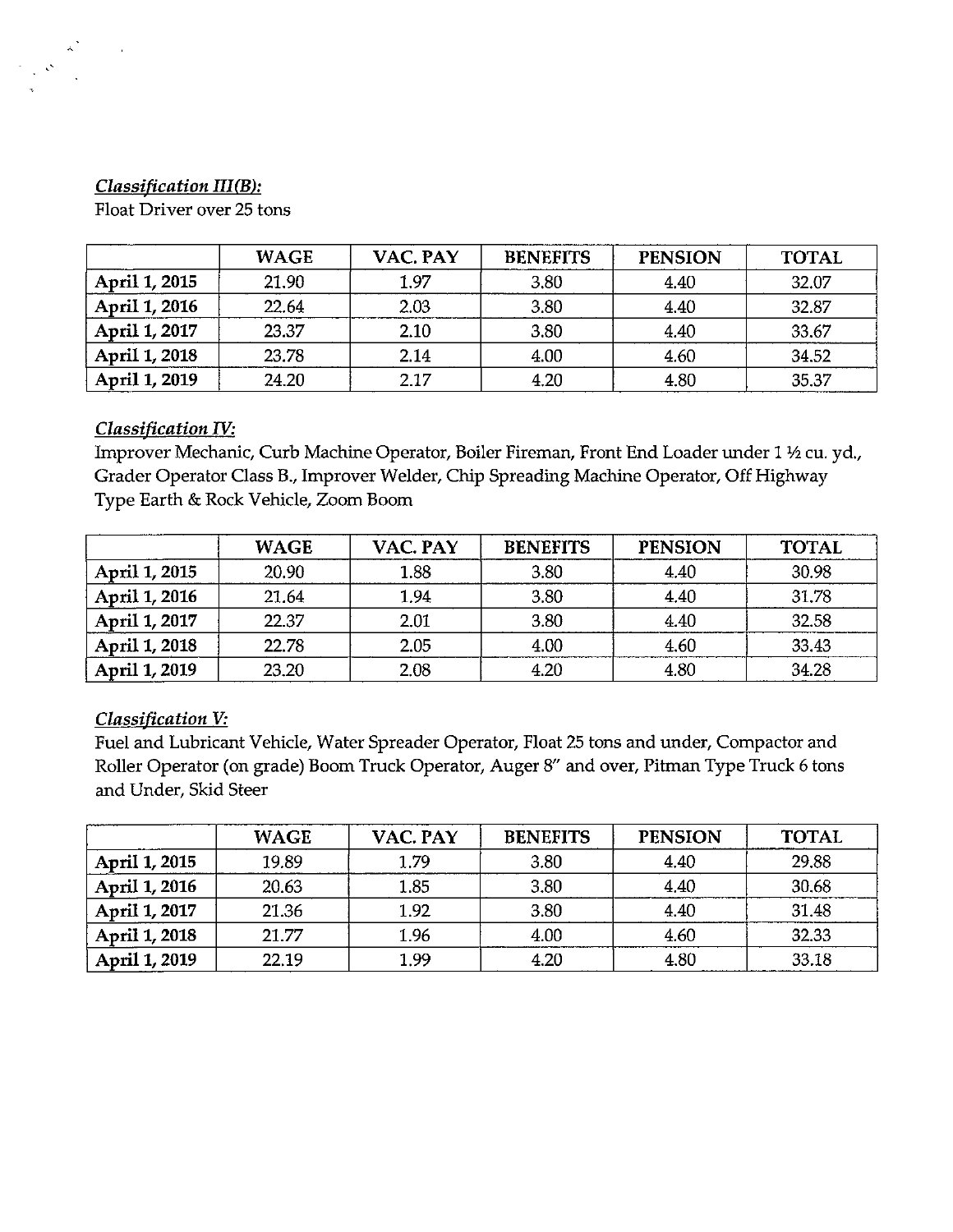# *Classification VI:*

 $\ddot{\phantom{a}}$ 

Oiler and Greaser, Farm Tractor Operator (When used for excavation or compaction) Mechanic's Helper, Surveyor Helper, Pumpman

|               | <b>WAGE</b> | VAC. PAY | <b>BENEFITS</b> | <b>PENSION</b> | <b>TOTAL</b> |
|---------------|-------------|----------|-----------------|----------------|--------------|
| April 1, 2015 | 19.24       | 1.73     | 3.80            | 4.40           | 29.17        |
| April 1, 2016 | 19.98       | 1.79     | 3.80            | 4.40           | 29.97        |
| April 1, 2017 | 20.71       | 1.86     | 3.80            | 4.40           | 30.77        |
| April 1, 2018 | 21.12       | 1.90     | 4.00            | 4.60           | 31.62        |
| April 1, 2019 | 21.54       | 1.93     | 4.20            | 4.80           | 32.47        |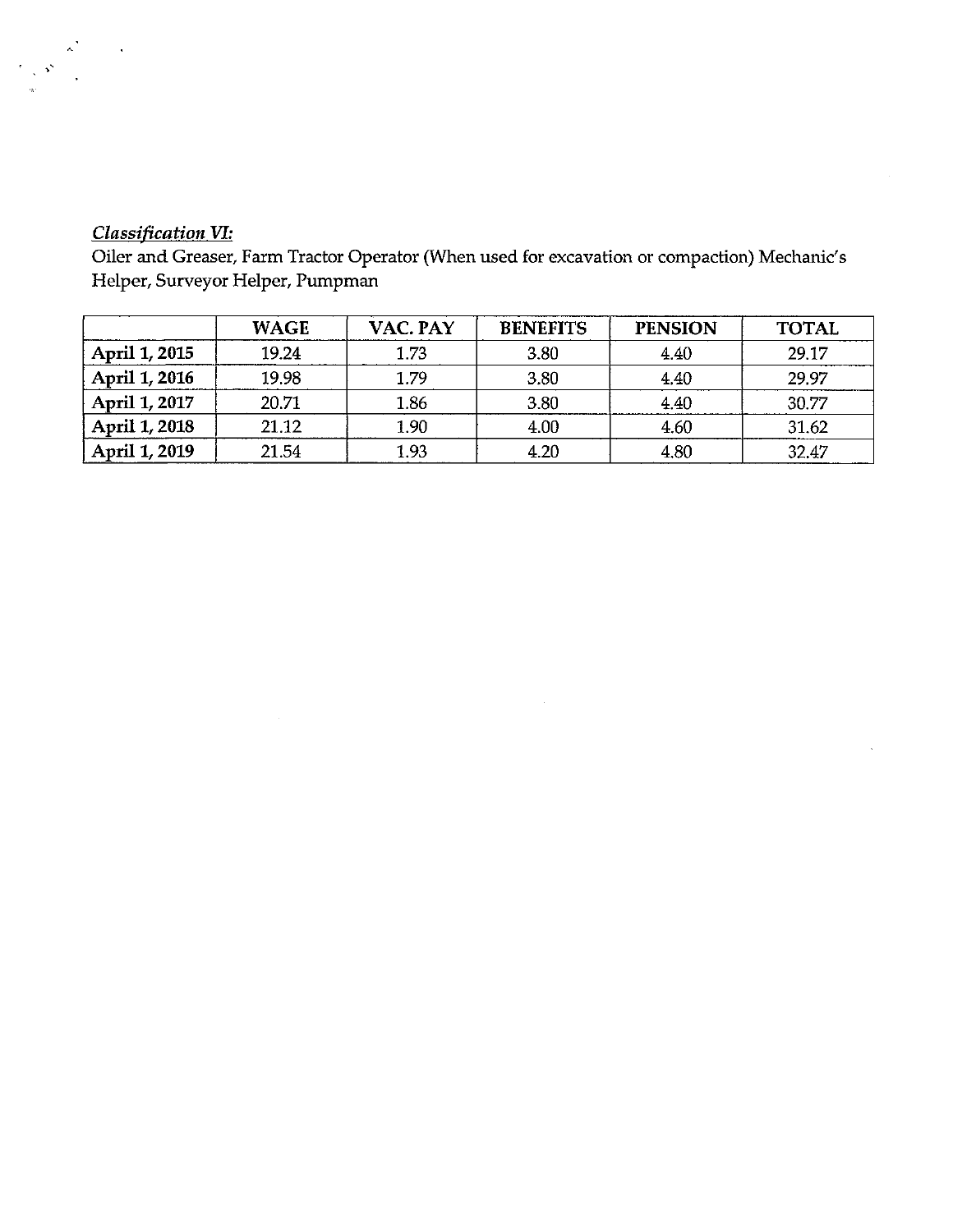# **SCHEDULE B SEWER AND WATERMAIN WAGE RATES, HOURS OF WORK AND OVERTIME, STATUTORY HOLIDAYS AND VACATION PAY**

#### **1. HOURS OF WORK AND OVERTIME**

 $\lambda$ 

- (a) Overtime at the rate of time and one half  $(1/2)$  the employee's current hourly rate shall be paid to all employees, other than watchmen, for all work performed in excess of ten (10) hours per day, Monday to Friday inclusive, excluding travelling time to and from the job.
- (b) Overtime at the rate of time and one half  $(1\frac{1}{2})$  the employee's current hourly rate shall be paid to all employees for all work performed on Saturday.
- (c) Overtime at the rate of double (2x) the employee's current hourly rate shall be paid to all employees for all work performed on Sundays and on the Statutory Holidays listed.

It is agreed to by the parties that on some projects, it may be beneficial to the Employees and the Employer to modify the hours of work. This may be considered, and if mutually agreed to by the parties, instituted on a project by project basis.

- (d) Employees will be allowed a one half (1/2) hour unpaid lunch break between 11:30 a.m. and 1:00 p.m. It is understood that no employee shall be required to work more than five (5) consecutive hours without a lunch break.
- (e) Notwithstanding (a) and (b) above, where a tender calling authority required the contractor not to work on Friday afternoon, the hours of work so lost may be made up at straight time. The contractor will notify the Union when this requirement exists, and the parties shall mutually agree on the hours of work for such projects.

#### 2. **SHIFT PREMIUM**

A shift premium of one dollar (\$1.00) per hour will be paid for all work performed on a regular scheduled second shift or third shift. The Company will not discriminate against any employees because of his failure to work on Saturdays.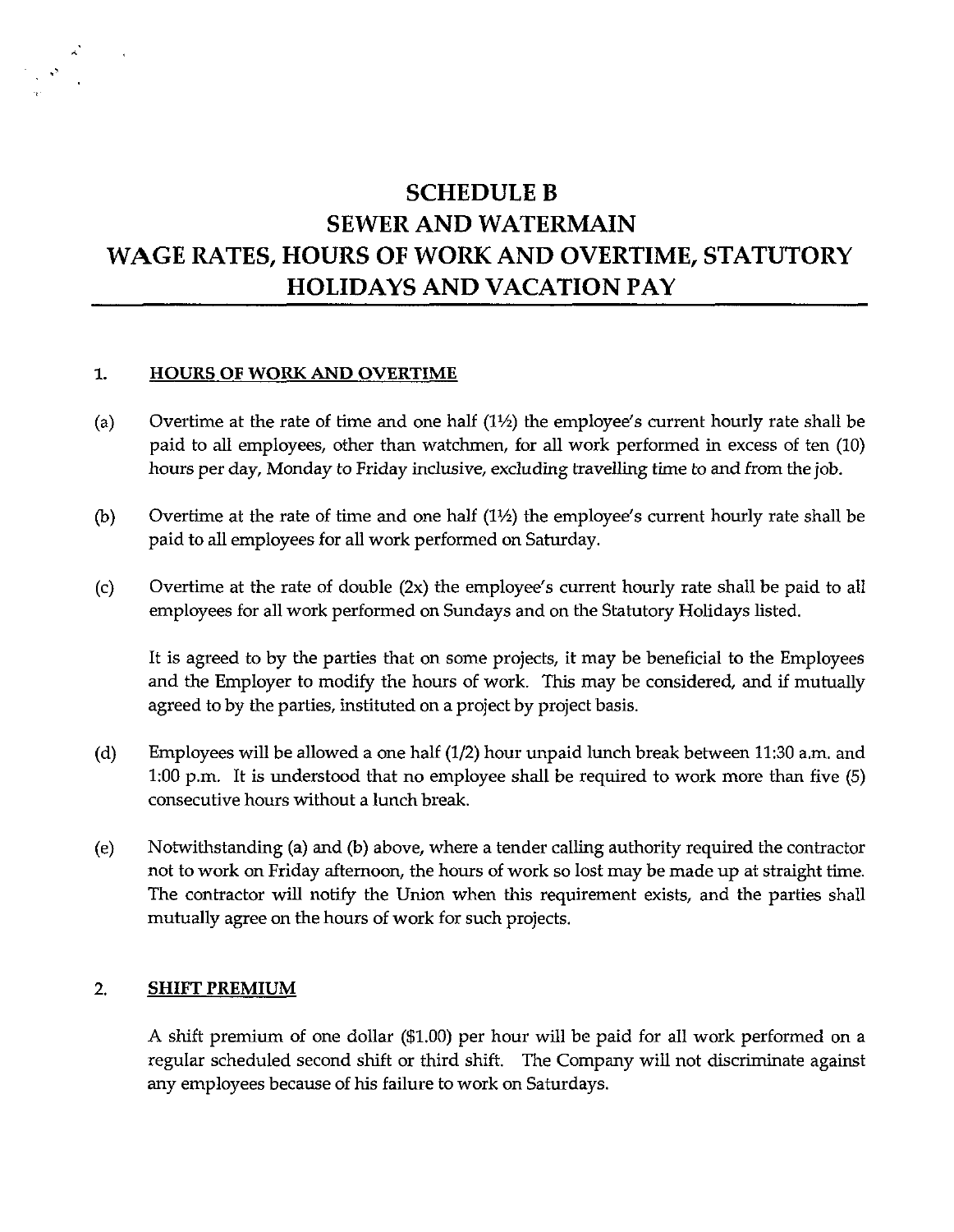# **SCHEDULE** "C"

# 1. **HEALTH PLAN AND PENSION PLAN**

 $\lambda_{\rm r}$ 

 $\sim$ 

(a) The parties hereto agree that the employee benefit plans shall be jointly trusteed by an equal number of trustees appointed by Employers and alike number of trustees appointed by the Union.

(b) The allocation of the contributions specified under the terms of the Agreement between the IUOE local 793 Members Life and Health Benefit Trust of Ontario and IUOE Local 793 Members Pension Benefit Trust of Ontario shall be as mutually agreed by the Health and Pension Trustees, and shall be distributed by an independent administrator appointed by mutual agreement of the Health and Pension Trustees.

2. (a) These monies shall be remitted in accordance with this Collective Agreement and shall be remitted by the  $15<sup>th</sup>$  day of the month following the month in which the hours have been earned, together with supporting information entered on a Reporting Form as designated by the Trustees and at no time shall the contributions be paid directly to the employees.

(b) In the event an Employer fails to remit the contributions for the Health Plan by the  $15<sup>th</sup>$  day of the month due, the Trustees may charge interest at the rate of two percent (2%) per month for any delinquent contributions 30 days in arrears, provided the Employer has received five (5) days prior written notice to correct such delinquency.

(c) With reasonable cause, the Trustees may request an Employer to submit to them within a stipulated period of time a certified audited statement of payroll contributions to these funds for a period not to exceed the period from the effective date of this Agreement until the date the audit takes place. Such statements shall reply to the questions submitted to the Employer by the Trustees.

(d) If the Employer does not submit the certified audited statement as per the above article, the Trustees may appoint an independent Chartered Accountant to enter upon the Employer's premises during regular business hours to perform an audit of the Employer's records only with respect to the Employer's contributions or deductions to the required Employee Benefit Plan.

(e) Where the Trustees appoint an auditor the cost shall be born by the appropriate plans.

(f) In the event such audit reveals that the Employer has failed to remit contributions m accordance with the provisions of this Agreement, the Employer shall, within five (5) days of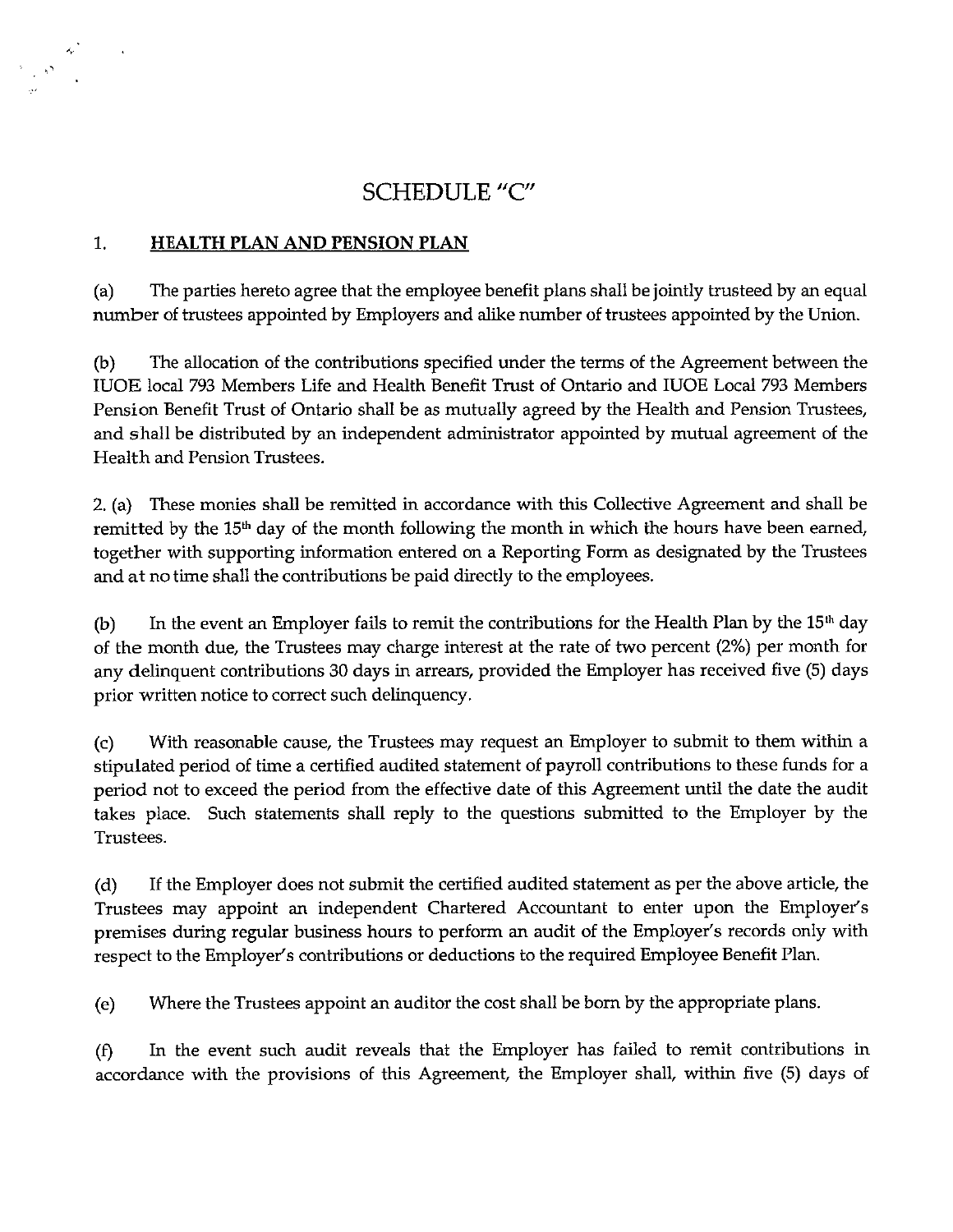receipt of written notice from the Trustees, remit all outstanding contributions along with completed supporting contributions report forms as required by the Plan.

(g) When the Employer fails to remit all delinquent contributions the provisions of (b) shall apply and the Union on instructions from the Trustees, shall immediately institute proceedings against the delinquent Employer under Section 124 of the Labour Relations Act of Ontario. All costs of such actions shall be born by the appropriate plan or fund unless otherwise recoverable.

(h) Where the Trustees deem an Employer to be persistently delinquent in the submission of contributions they may require the Employer to post a bond or certified cheque not to exceed \$2,500.00 to be held in trust by the Trustees for a period of time to be determined by the Trustees.

(i) If an Employer does not have any employees in his employ, he shall submit a NIL report in accordance with the provisions of previous clauses.

# EMPLOYER LABOUR RELATIONS FUND:

Each Employer bound by this Agreement shall contribute five cents (5¢) per hour for each hour worked by each employee covered in this Agreement as such Employer's contributions to the administrative costs of the applicable Association.

# IUOE LOCAL 793 TRAINING FUND:

The Union and the Employer agree to maintain and recognize the IUOE Local 793 Training Fund (Training Fund). The Training Fund shall be jointly trusteed by an equal number of Trustees appointed by the Employer organizations and the Union.

Apprentices shall be indentured to the Training Fund or an Employer and the Training Fund shall have full authority over the Training, Education and Movement of all Apprentices and the Union shall accept as members of the Union all apprentices who are approved by the Training Fund and indentured to the Training Fund or an Employer.

The Training Fund shall be responsible for the training, education and upgrading for all trainees and Operating Engineers.

Each Employer shall contribute thirteen cents (13¢) per hour to the Training Fund for each hour earned by each employee in his employ, to be submitted with the Pension and Health Fund payments herein provided, and to be remitted to the Training Fund for the purpose of developing and implementing programs established by the Training Fund.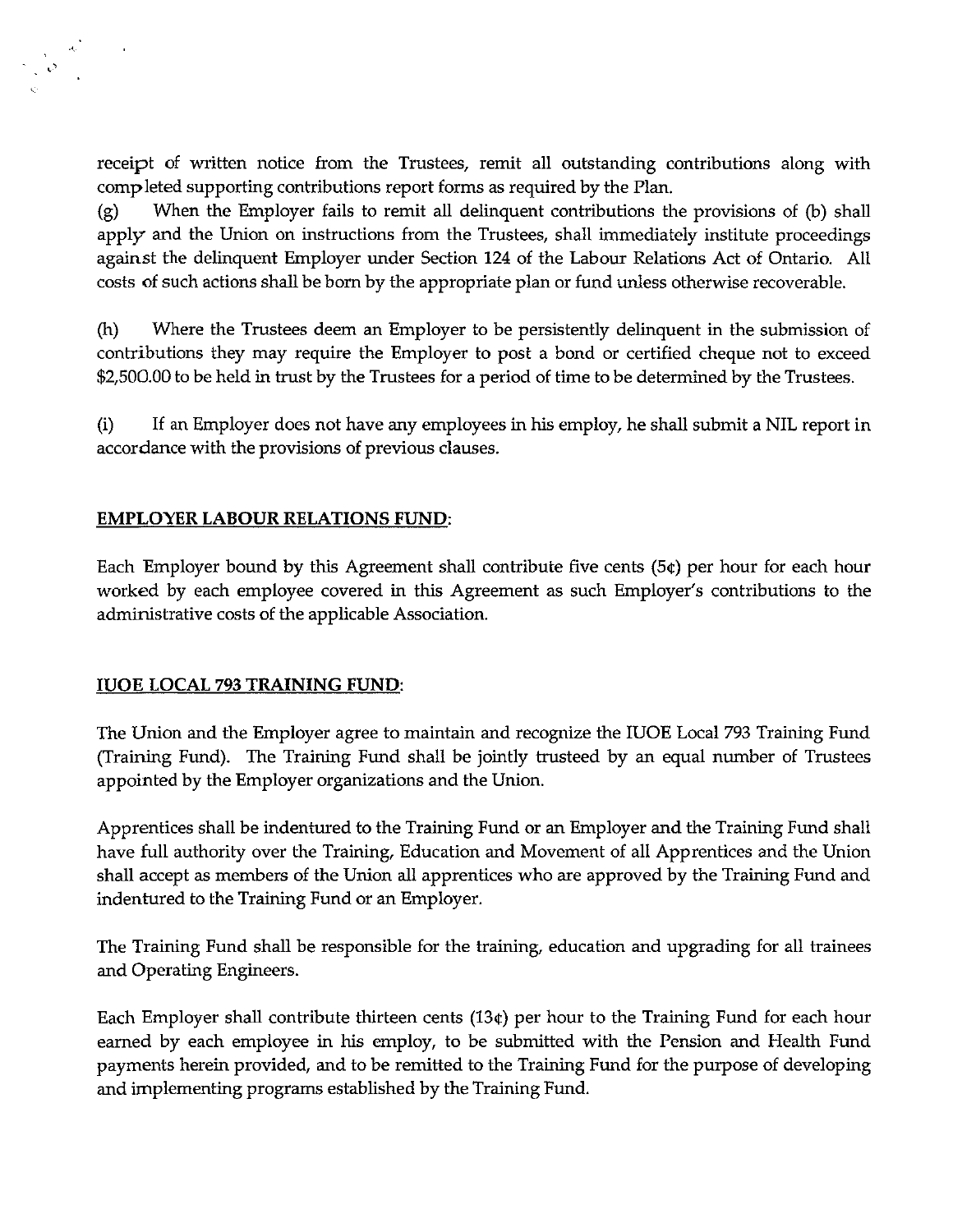# **VACATION AND STATUTORY HOLIDAY PAY:**

Vacation and Statutory Holiday Pay shall be credited weekly to each employee covered by this Collective Agreement at the rate of 9% of the gross wages earned and income tax will be deducted weekly.

It is understood and agreed that 4% of the gross wages is to be considered Vacation Pay and 5% of the gross wages is to be in lieu of Statutory Holiday Pay.

It is further understood that Vacation Pay and Statutory Holiday pay credits will be paid to employees on termination and on the first pay day of June and December in each year.

It is understood and agreed that the Statutory Holiday and Vacation Pay Credits will not exceed a total of 9% of gross wages.

Vacations may be taken at any time within the calendar year (without loss of position) and every effort shall be made to schedule vacations to benefit both the Employer and the Employee.

#### **STATUTORY HOLIDAYS:**

All work performed on the following holidays shall be paid for at double (2x) the regular rate of wages:

| New Year's Day | Family Day       | Good Friday   |
|----------------|------------------|---------------|
| Victoria Day   | Canada Dav       | Civic Holiday |
| Labour Day     | Thanksgiving Day | Christmas Day |
| Boxing Day     |                  |               |

Should any of the above holidays occur on a Saturday or Sunday, such holiday shall be observed on the Monday and/or Tuesday following unless changed by mutual agreement between the Employer and the Union. No work shall be performed on Labour Day except to save life, limb, or property.

# **DUES. FEES AND ASSESSMENTS:**

All dues, fees and assessments so deducted shall be remitted together with Benefit contributions as set out in this Agreement, on or before the  $15<sup>th</sup>$  day of the month, following the month in which such deductions were made. The Employer shall, when making all remittances to the Union,